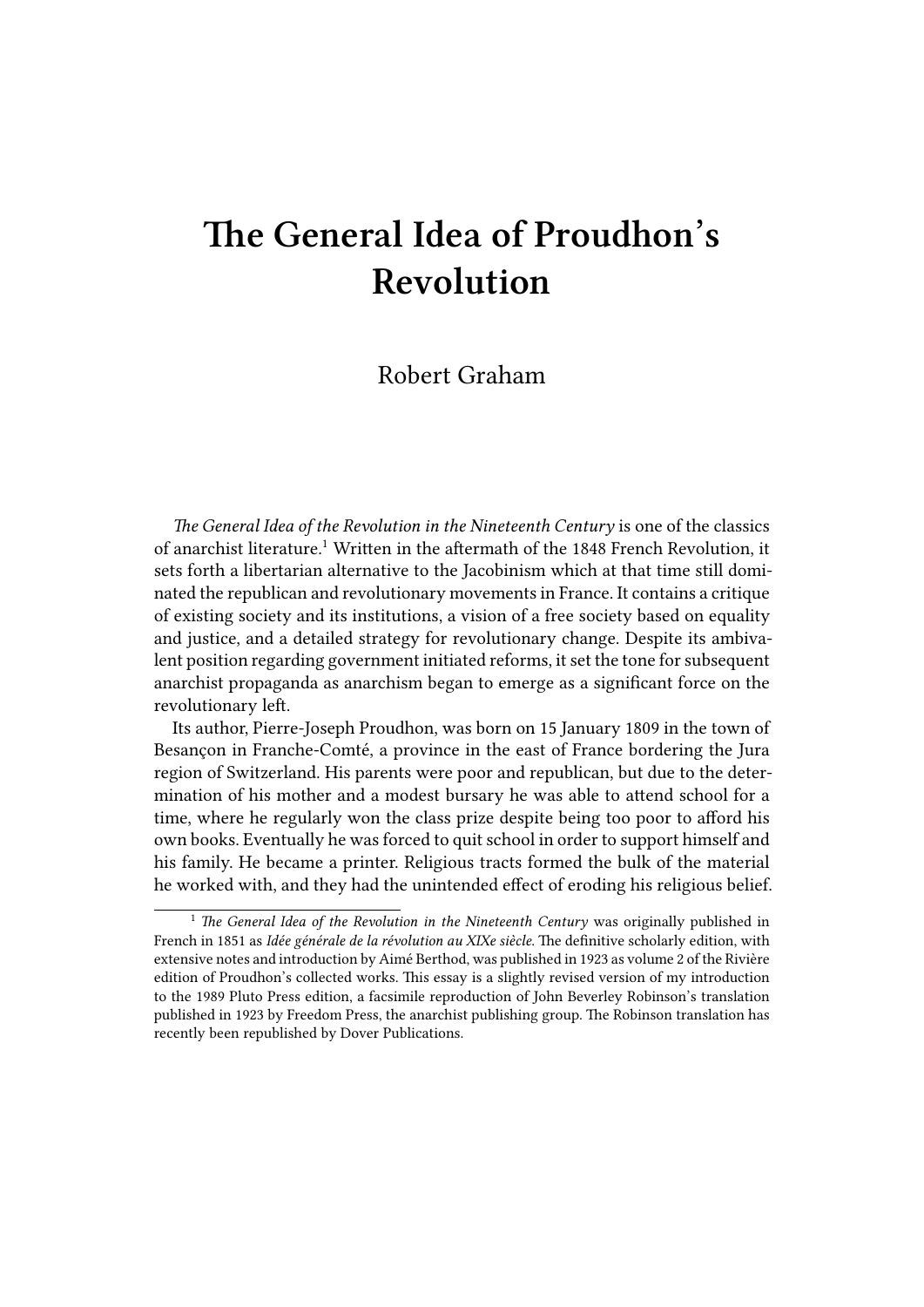In 1829 he supervised the printing of Charles Fourier's *Le Nouveau Monde Industriel et Sociétaire*, one of the great works of utopian socialism. He had several discussions with Fourier himself and was, as he later recounted, for 'six whole weeks… the captive of this bizarre genius.'<sup>2</sup> The influence of Fourier can be detected throughout Proudhon's own works, but Proudhon prided himself on his 'scientific' approach and lacked the sometimes fantastic utopian imagination of Fourier.

It was not until 1839 that Proudhon published his first important essay in social criticism, *De l'utilité de la célébration du Dimanche considérée sous les rapports de l'hygiène publique, de la morale, des relations de famille et de cité* (On the utility of Sunday observance from the viewpoints of public hygiene, morality and civic and family relations). In it he set forth with admirable clarity the nature of the 'social problem' to which he was to dedicate his life in attempting to provide a solution: 'to find a state of social equality which is neither community, nor despotism, nor parcelling out, nor anarchy, but liberty in order and independence in unity.'<sup>3</sup>

But it was his next work that was to gain for him lasting notoriety and a reputation as one of the leading socialist theorists of his day. First published in 1840, Proudhon's *What Is Property? An Inquiry into the Principle of Right and of Government* was a forceful critique of private property and government. To the question contained in the title of the book, Proudhon replied that 'property is theft,' earning for him the enmity of the right and the respect of the revolutionary left.<sup>4</sup> Karl Marx, later Proudhon's scornful opponent, praised the work as 'the first resolute, pitiless, and at the same time scientific investigation' and critique of private property.<sup>5</sup>

Had Proudhon limited himself to a critique of private property he would have secured for himself a lasting reputation. But he went further. Besides declaring that property is theft, he proclaimed himself an anarchist.

Before Proudhon, the word 'anarchist' had been exclusively used as a derogatory epithet to be flung at one's political opponents. Proudhon was the first person to adopt the label with enthusiasm. He denounced the 'government of man by man' as 'oppression,' and in its place advocated a society based on 'equality, law, independence, and proportionality' which 'finds its highest perfection in the union

<sup>2</sup> Proudhon, quoted in George Woodcock, *Pierre-Joseph Proudhon* (London: Routledge & Kegan Paul, 1956), p. 13; republished with a new foreword by the author (Montreal: Black Rose Books, 1987).

<sup>3</sup> Proudhon, quoted in K. Steven Vincent, *Pierre-Joseph Proudhon and the Rise of French Republican Socialism* (Oxford: Oxford University Press, 1984), p. 60.

<sup>4</sup> Proudhon, *What Is Property?* (New York: Dover Publications, 1970). The claim that Proudhon took this phrase from the Girondin, J.P. Brissot de Warville, repeated by Marx after his break with Proudhon, has been decisively refuted by Robert L. Hoffman in his study, *Revolutionary Justice: The Social and Political Theory of P.J. Proudhon* (Urbana: University of Illinois Press, 1972), pp. 46–48.

<sup>5</sup> Marx, *Selected Writings*, ed. David McLellan (Oxford: Oxford University Press, 1977), p. 132 (from *The Holy Family*, 1845).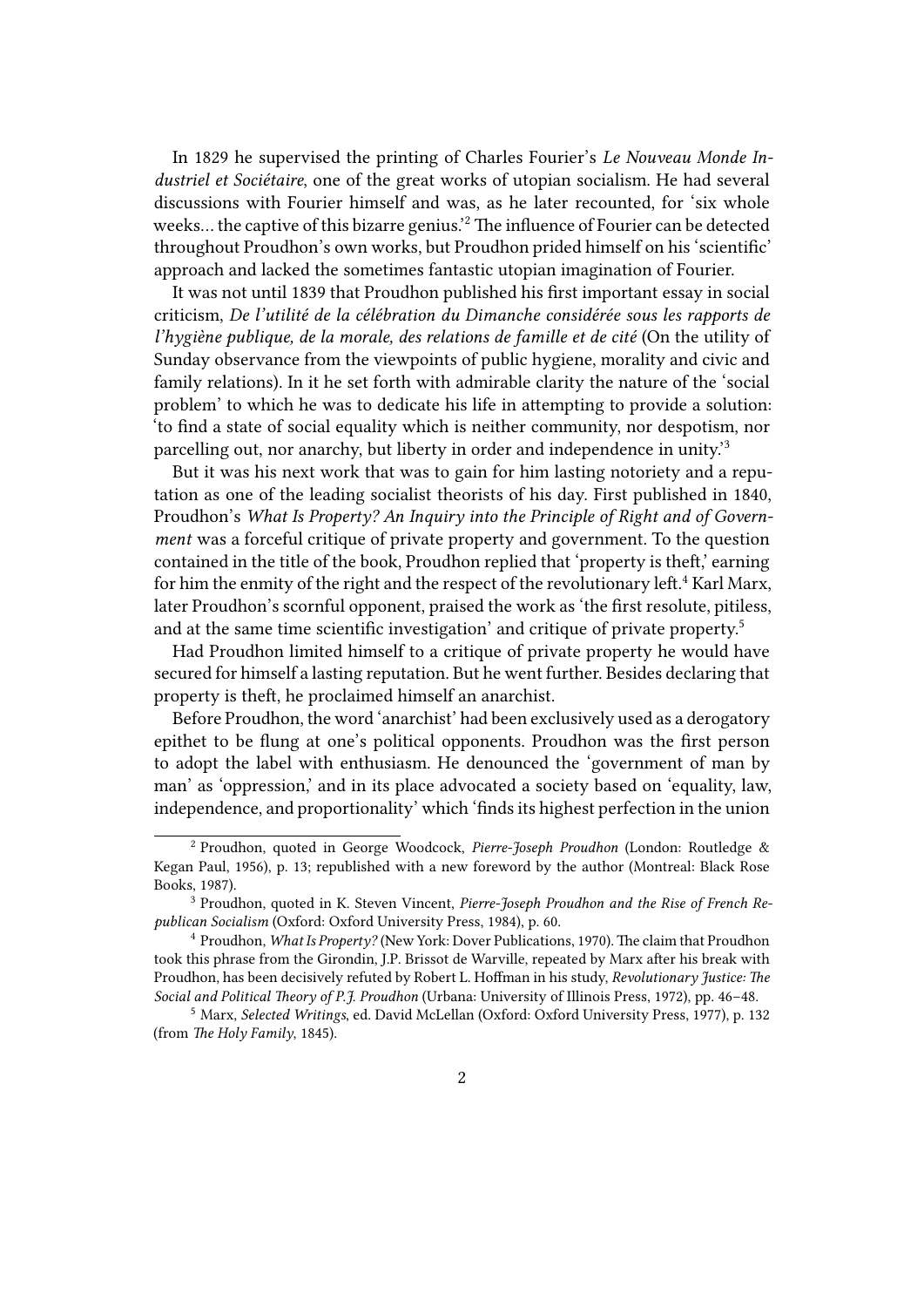of order with anarchy.'<sup>6</sup> He defined 'anarchy' as 'the absence of a master, of a sovereign,' and envisaged a society in which 'the sovereignty of the will yields to the sovereignty of reason.'<sup>7</sup>

Despite these apparently radical pronouncements against property and government, Proudhon rejected neither property nor government completely. In place of the right to property, which he defined as the right to use and abuse something as one pleases, he put forward usufruct or the right of possession, which he defined as the right to possess and to use the land, tools and implements necessary to maintain one's economic independence.

What Proudhon really objected to with respect to private property was the earning of income from the labour of others through such means as rent, interest and wage labour. After paying employees their wages, the capitalist retains the remaining profit without contributing any productive labour himself. Associated together, the workers create a productive capacity greater than the sum of their individual powers, but it is the capitalist who reaps the benefit. The workers acquiesce in their own exploitation because their only alternatives are starvation and misery.

Proudhon's solution was to advocate equivalent exchange of products directly between the associated workers themselves, with value being determined by the cost of production and the amount of labour time. To this basic scheme he was later to add proposals for free credit and a system of mutual guarantees (of service and markets, for example).

After defining anarchy as the absence of a master or sovereign, Proudhon makes the telling prediction that 'such is the form of government to which we are every day approximating.'<sup>8</sup> This seemingly paradoxical description of anarchy as a 'form of government' reveals some serious ambiguities, if not contradictions, in Proudhon's earliest anarchist proposals.

In 1840, far from advocating the complete abolition of all forms of government, Proudhon was merely advocating the replacement of one form of government, government based on the will of the sovereign, with another form of government, government based on reason, or as Proudhon described it, 'scientific socialism,' an idea largely derived from Saint Simon.<sup>9</sup> He seriously proposed that all questions of domestic and foreign politics be decided by the Academy of Sciences on the basis of detailed statistics.

It was left to Proudhon's fellow anarchist, Mikhail Bakunin, after Proudhon's death, to point out the dangerous authoritarian implications of 'government by science' and 'scientific socialism.' Bakunin developed a critique of these concepts

<sup>6</sup> Proudhon, *What Is Property?*, pp. 286, 280.

<sup>7</sup> Ibid., p. 277.

<sup>8</sup> Ibid., p. 277.

<sup>9</sup> Ibid., p. 277.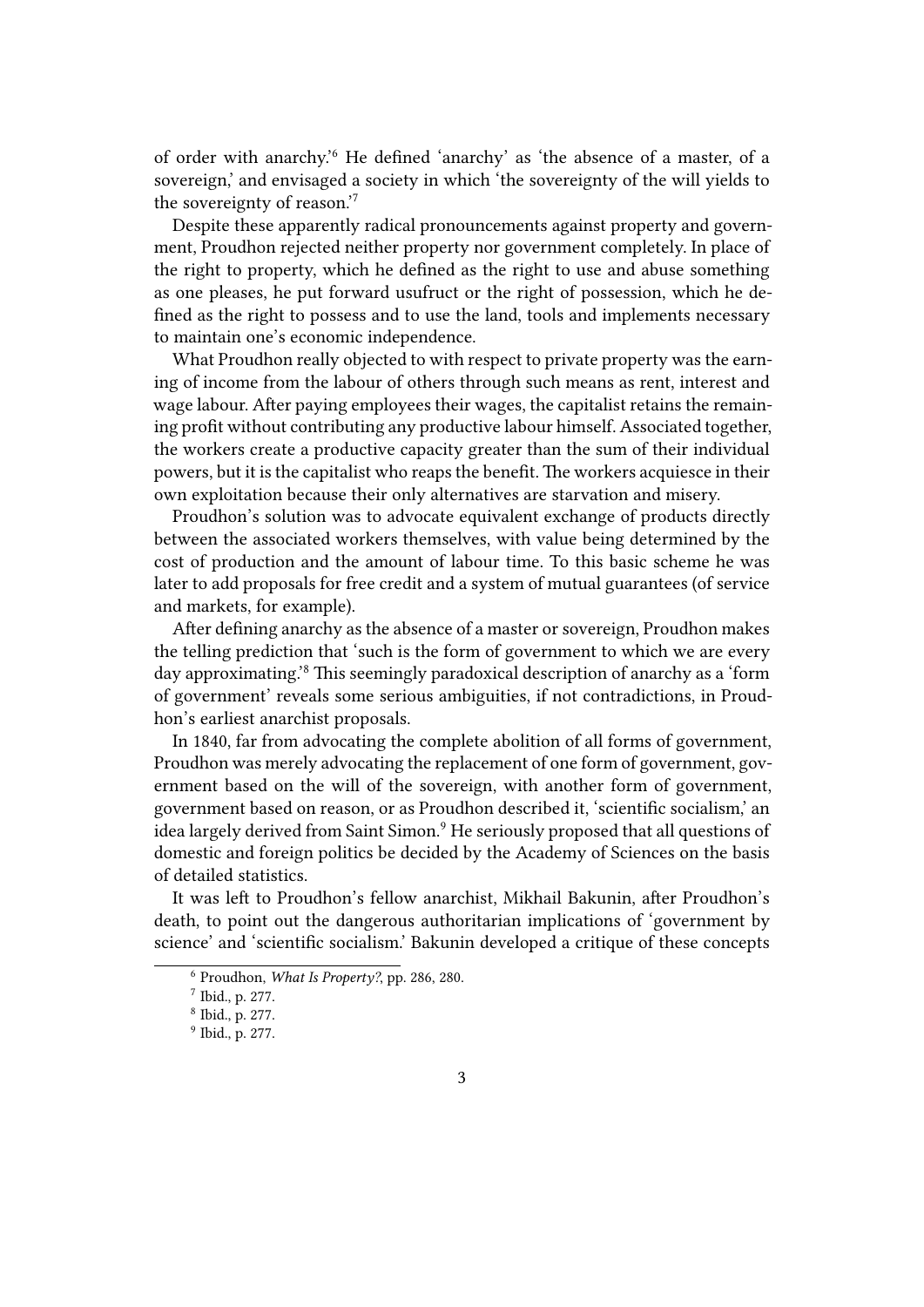during his conflict with Marx over the proper direction of the socialist movement. By that time Marx's followers had adopted the expression 'scientific socialism' to distinguish themselves from the anarchists and the so-called 'utopian' socialists.

Bakunin predicted that, in practice, scientific socialism would amount to nothing more than a dictatorship of the intellectuals, 'the most aristocratic, despotic, arrogant and contemptuous of all regimes.'<sup>10</sup> Socialism, he warned, was in danger of being transformed into an ideology of a new class of intellectuals attempting to harness popular discontent to achieve state power.<sup>11</sup>

Proudhon himself moved away from his early espousal of scientific socialism. As we shall see, in place of a scientific academy regulating society, he came to adopt voluntary contract as the primary means of economic and political coordination. Proudhon saw individual contracts, freely entered into between parties of roughly equal bargaining power, as the surest safeguard of liberty.

But *What Is Property?* was not to be the only place in which Proudhon, the self-proclaimed anarchist, was to assign government a positive role. In his *Second Memoir* on property he advocated giving the state 'eminent domain over all capital,' and even suggested that the then King of France, Louis-Philippe, 'become the leader of the radical party.'<sup>12</sup>

Proudhon's reliance on the state illustrates a serious omission in his earliest social programmes. At this time Proudhon lacked any real strategy for revolutionary change. He looked to the government to enact measures which would render property powerless, but believed that once this was achieved government itself would become unnecessary. He rather naively believed that the state could be used as a means to its own end, a view still present in *General Idea of the Revolution*.

In his next major work, *De la création de l'ordre dans l'humanité* (On the Creation of Order in Humanity), Proudhon attempted to develop a comprehensive social science, adapting the 'serial method' of Fourier.<sup>13</sup>

The book was not well received. Proudhon was accused of misappropriating Kant's 'antinomies,' as he was later to be accused by Marx of misappropriating Hegel's dialectic. Max Stirner, who was soon to publish his classic work of anarchist individualism and nihilistic egoism, *Der Einzige und sein Eigenthum* (The

<sup>10</sup> Bakunin, *Selected Writings*, ed. Arthur Lehning (New York: Grove Press, 1974), p. 266 (from *Ecrit contre Marx*, 1872). His most extensive arguments against 'government by science' are found in *God and the State* (New York: Dover Publications, 1970), esp. pp. 30–32 and 54–64 (written 1871, first published 1882).

 $11$  For a contemporary version of this argument, see Noam Chomsky, 'Intellectuals and the State,' in *Towards a New Cold War* (New York: Pantheon Books, 1982), pp. 60–85.

<sup>12</sup> Proudhon, *Second Memoir*, reprinted in *What Is Property?*, pp. 330, 448.

<sup>13</sup> Proudhon, *Oeuvres*, nouvelle édition, vol. 5 (Paris: Rivière, 1927).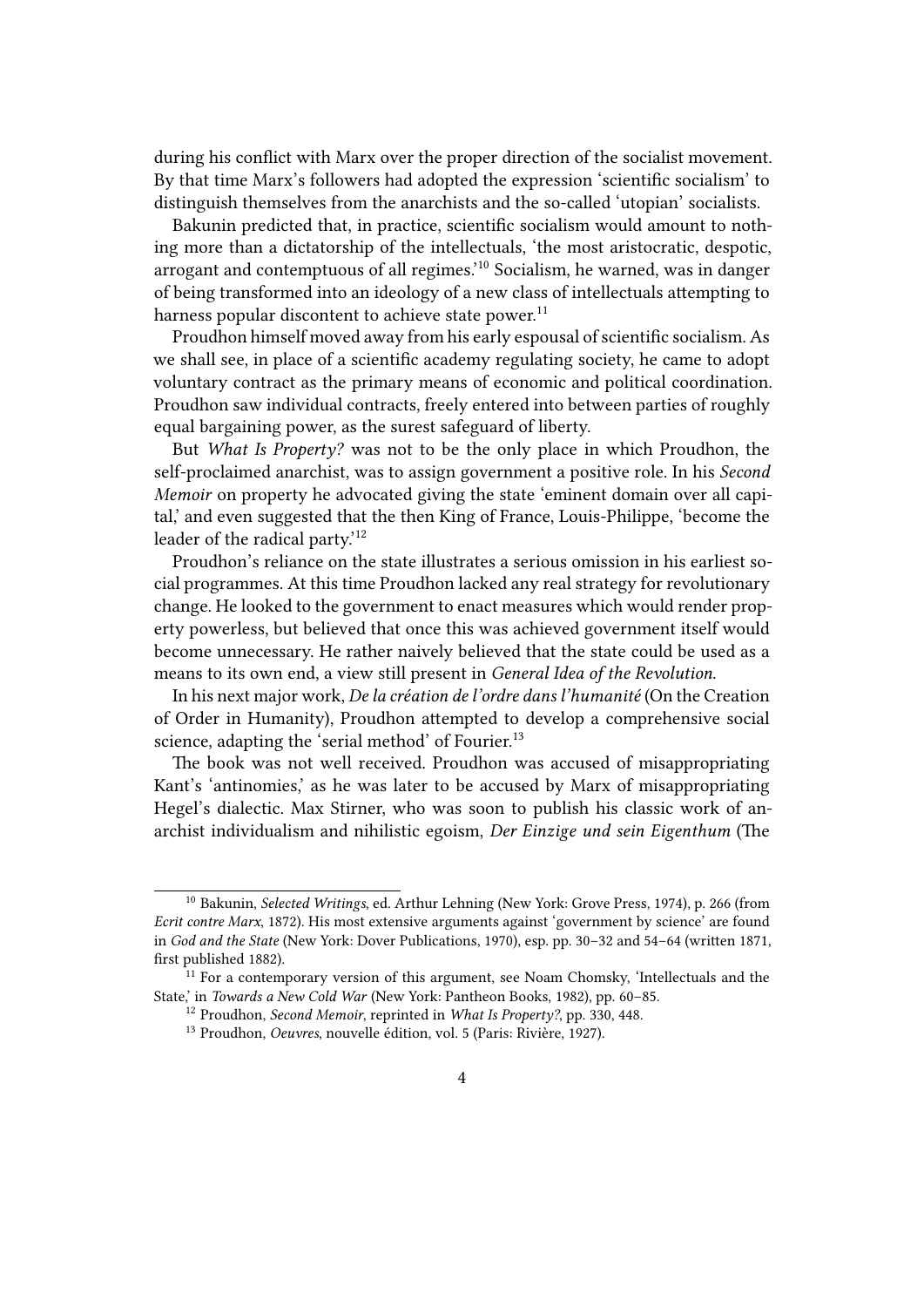Ego and its Own), objected to its moralism.<sup>14</sup> Proudhon himself later dismissed the book as the 'summary of a student's studies or of those of an ignoramous.'<sup>15</sup>

Proudhon's reference to himself as a student is apt, for the 1840s were to be a time of great intellectual development for him. He spent much of his time during that decade in Paris, where he met a number of prominent revolutionaries, including Marx and Bakunin.

Marx later claimed the dubious distinction of having infected Proudhon with Hegelianism. In fact, Proudhon already had a superficial acquaintance with Hegel's ideas. By Marx's own admission he could not have been a very good tutor, for he later claimed that Proudhon understood 'nothing of Hegel's dialectics but the language.'<sup>16</sup>

Proudhon's contacts during the 1840s were not limited to those with intellectuals. While working in Lyon he became acquainted with a group of revolutionary workers who called themselves the Mutualists. The Lyon workers emphasized the need for the workers themselves to take control of their destiny by associating together into a network of cooperative organizations. By directly regulating their own production and exchange, the workers' associations would eliminate capitalist exploitation, providing independence and security to their members.<sup>17</sup>

These ideas must have struck a responsive chord in Proudhon. Not only did he name his own economic doctrine 'mutualism,' he put forward remarkably similar proposals. Proudhon saw workers' associations as the 'true synthesis of freedom and order<sup>'18</sup>

Although he had advocated the association of labour since the early 1840s, it was only after his contacts with the Lyon workers that he sketched out a plan in any detail. Each association would be controlled by a council elected by its members. The association would provide sickness and pension benefits to its members, who would share in the profits of the association in proportion to their labour. Each worker would receive a polytechnic education, and jobs would be rotated to avoid a stupefying division of labour. Economic transactions between associations

<sup>14</sup> Stirner, *The Ego and Its Own* (London: Rebel Press, 1982), pp. 47, 123 (originally published 1844). For more on Stirner see: John P. Clark, *Max Stirner's Egoism* (London: Freedom Press, 1976) and R.W.K. Paterson, *The Nihilistic Egoist* (London: University of Hull, 1971).

<sup>15</sup> Proudhon, quoted in Henri de Lubac, *The Un-Marxian Socialist: A Study of Proudhon* (New York: Sheed & Ward, 1948), p. 8, fn. 22 (from Proudhon's notebook, 1848).

<sup>16</sup> Marx, *The Poverty of Philosophy* (New York: International Publishers, 1963), p. 112 (originally published 1847).

<sup>17</sup> For more on the Lyon workers, see Mary Lynn Stewart McDougall, *The Artisan Republic: Revolution, Reaction, and Resistance in Lyon, 1848 — 1851* (Montreal: McGill-Queens University Press, 1984).

<sup>18</sup> Proudhon, quoted in Woodcock, *Pierre-Joseph Proudhon*, p. 75.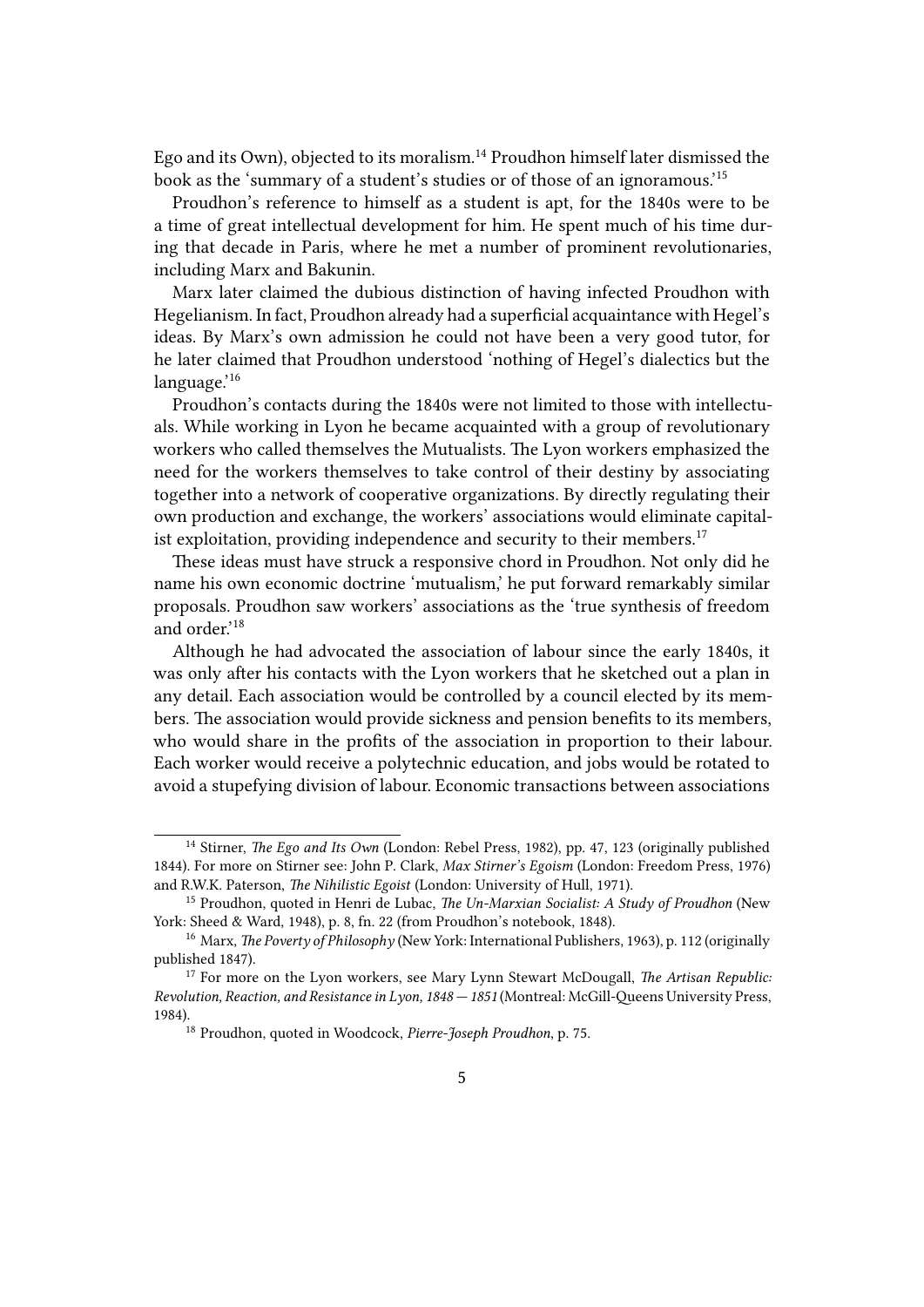and individuals would be based on the principle of equivalent exchange. Similar proposals are contained in the *General Idea of the Revolution*. 19

Proudhon's exposure to militant workers' societies may also have helped him develop a more consistent concept of revolutionary change. Instead of relying on the state as the initiator of social reform, Proudhon could look to the workers' associations. 'The new socialist movement,' he wrote, 'will begin with a fact *sui generis*, the war of the workshop.'<sup>20</sup>

Despite his militant rhetoric, Proudhon conceived of the revolution in pacific terms:

The Workers, organized among themselves, without the assistance of the capitalist, and marching by Work to the conquest of the world, will at no time need a brusque uprising, but will become all, by invading all, through the force of principle.<sup>21</sup>

Proudhon believed that the associations would emerge victorious because they were both morally and economically superior to capitalist enterprises. But, as we shall see, despite his new-found confidence in the revolutionary potential of the workers' movement, Proudhon was occasionally to revert to his earlier reliance on the state.

In 1846 Proudhon published his major economic work, the two volume *System* of Economic Contradictions, or, The Philosophy of Poverty.<sup>22</sup> He criticized his socialist contemporaries for their utopianism and condemned the bourgeois economists for their complacency. He argued that the existing economic system inevitably produces exploitation and misery due to its own internal contradictions. Such contradictions cannot be resolved by mere piecemeal reform, but only through the creation of a higher synthesis — mutualism. It is in *General Idea of the Revolution* that Proudhon presents his most detailed picture of this mutualist alternative.

The *System of Economic Contradictions* elicited little notice, except from Marx, who responded with a vitriolic critique, *The Poverty of Philosophy*, in which he attacked both Proudhon's economic theory and his use of Hegelian dialectics. Proudhon intended to reply, but was soon occupied with more important things — the 1848 Revolution in France.<sup>23</sup> In February 1848, the corrupt constitutional monarchy

<sup>19</sup> For general discussion, see Vincent, *Proudhon*, pp. 127–165. In *General Idea of the Revolution*, it is the principle of association conceived as an end in itself, rather than as a necessary means to individual liberty, which is the focus of Proudhon's criticisms.

<sup>20</sup> Proudhon, quoted in Vincent, *Proudhon*, p. 149.

<sup>21</sup> Proudhon, ibid., p. 148.

<sup>&</sup>lt;sup>22</sup> Only vol. 1 has been published in English (Boston: Benj. R.Tucker, 1888).

<sup>23</sup> Proudhon's marginal notes to *The Poverty of Philosophy* are reproduced in *Oeuvres*, nouvelle édition, vol. 1 (Paris: Rivière, 1923), pp. 415  $-$  23, vol. ii. Proudhon denounced Marx as the 'tapeworm of socialism' and in a truly horrific anti-semitic outburst contained in his notebook he called for the expulsion of the Jews from Europe or their extermination. This remained unpublished until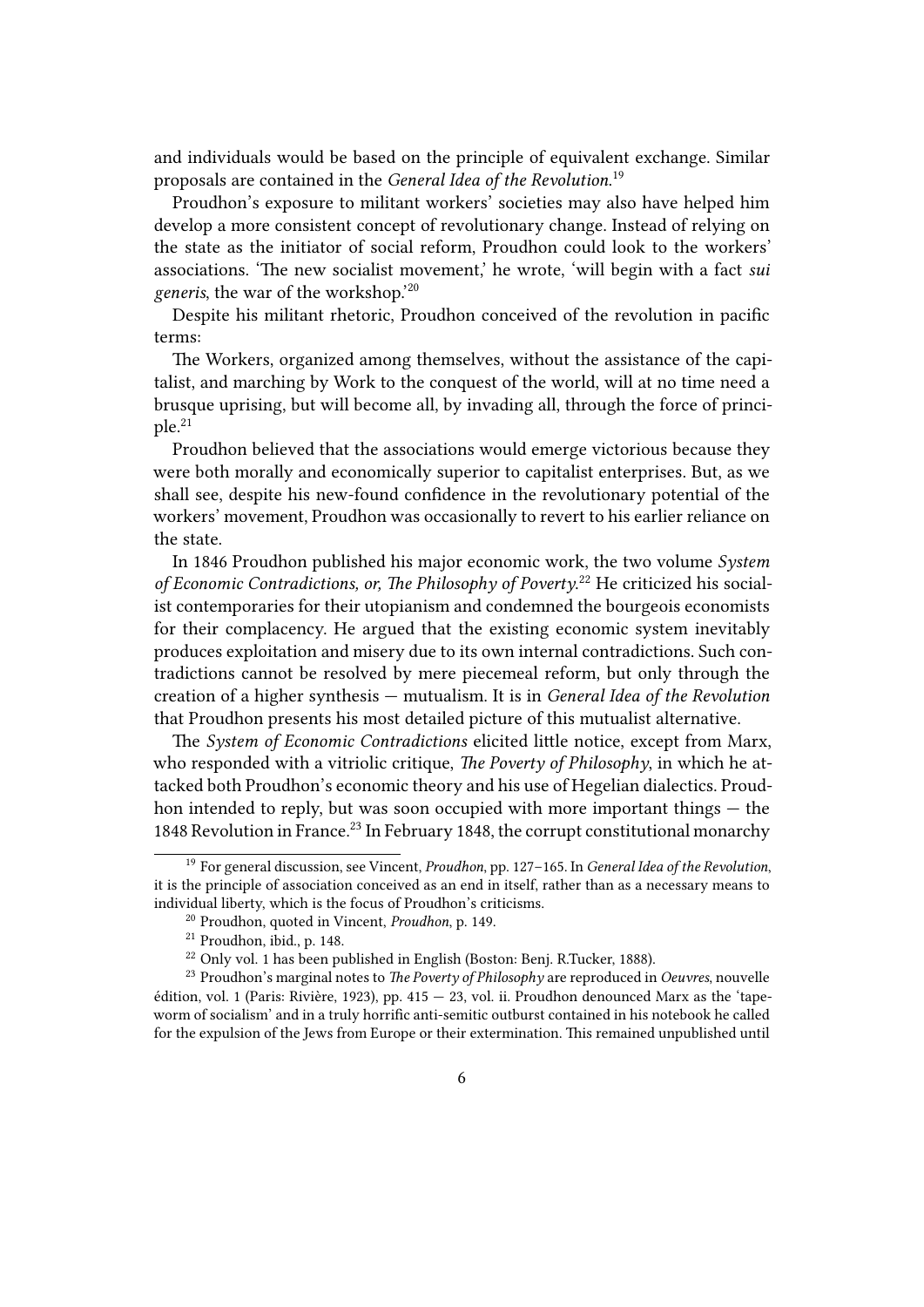of Louis-Philippe was overthrown by a popular revolution. A provisional government was formed which declared itself in favour of the Republic. Shortly thereafter it proclaimed universal male suffrage.

Proudhon's reaction to the February Revolution was restrained and ambivalent. He helped carry stones to construct street barricades and set the type for the first republican proclamation, but in his notebook he lamented that they 'have made a revolution without an idea.'<sup>24</sup>

Immediately following the overthrow of the monarchist regime, a group of armed workers approached Proudhon to resume an earlier project to publish a socialist newspaper. Proudhon agreed to edit the paper, *Le Répresentant du Peuple* (the Representative of the People), despite disapproving of its title (on the ground that the people do not need a representative but should act for themselves). On its masthead the paper proclaimed: 'What is the producer? Nothing! What should he be? Everything!'25

His first major response to the February Revolution was a series of articles later published as *The Solution of the Social Problem*. <sup>26</sup> It was here that he first set forth in detail his proposals for free credit and a bank of exchange. He also explained his denunciation of universal suffrage as the counter-revolution and attacked parliamentary democracy as 'constitutional despotism.'<sup>27</sup>

Proudhon defended his idea of spontaneous order arising through free interaction. 'The ideal republic,' he wrote, 'is a positive anarchy' in which 'every citizen, by doing what he wishes and only what he wishes, participates directly in legislation and in government, as he participates in the production and circulation of wealth.'<sup>28</sup> What he meant by this, as is made clear in *General Idea of the Revolution*, is that governmental functions would be absorbed in the economic organization of society.

Proudhon feared that universal suffrage, without far-reaching social reforms, would merely serve as a device for legitimizing the status quo. He ridiculed the claims of proponents of representative democracy that an assembly of elected representatives could fairly represent the widely diverging and often conflicting inter-

well after his death. As a reading of *General Idea of the Revolution* will show, anti-semitism formed no part of Proudhon's revolutionary programme.

<sup>24</sup> Proudhon, quoted in Edward Hyams, *Pierre-Joseph Proudhon: His Revolutionary Life, Mind & Works* (London: John Murray, 1979) p. 120.

<sup>25</sup> Proudhon, quoted in Woodcock, *Pierre-Joseph Proudhon*, p. 123.

<sup>26</sup> Most of the economic portions are reproduced in *Proudhon's Solution to the Social Problem*, ed. Henry Cohen (New York: Vanguard Press, 1927). Some of the political portions appear as an excerpt in *Anarchism*, ed. Robert L. Hoffman (New York: Atherton Press, 1970), pp. 50–69, 'An Anarchist's View of Democracy.'

<sup>&</sup>lt;sup>27</sup> Proudhon, 'An Anarchist's View of Democracy, ibid., p.54.

<sup>28</sup> Proudhon, *Solution to the Social Problem*, p. 45.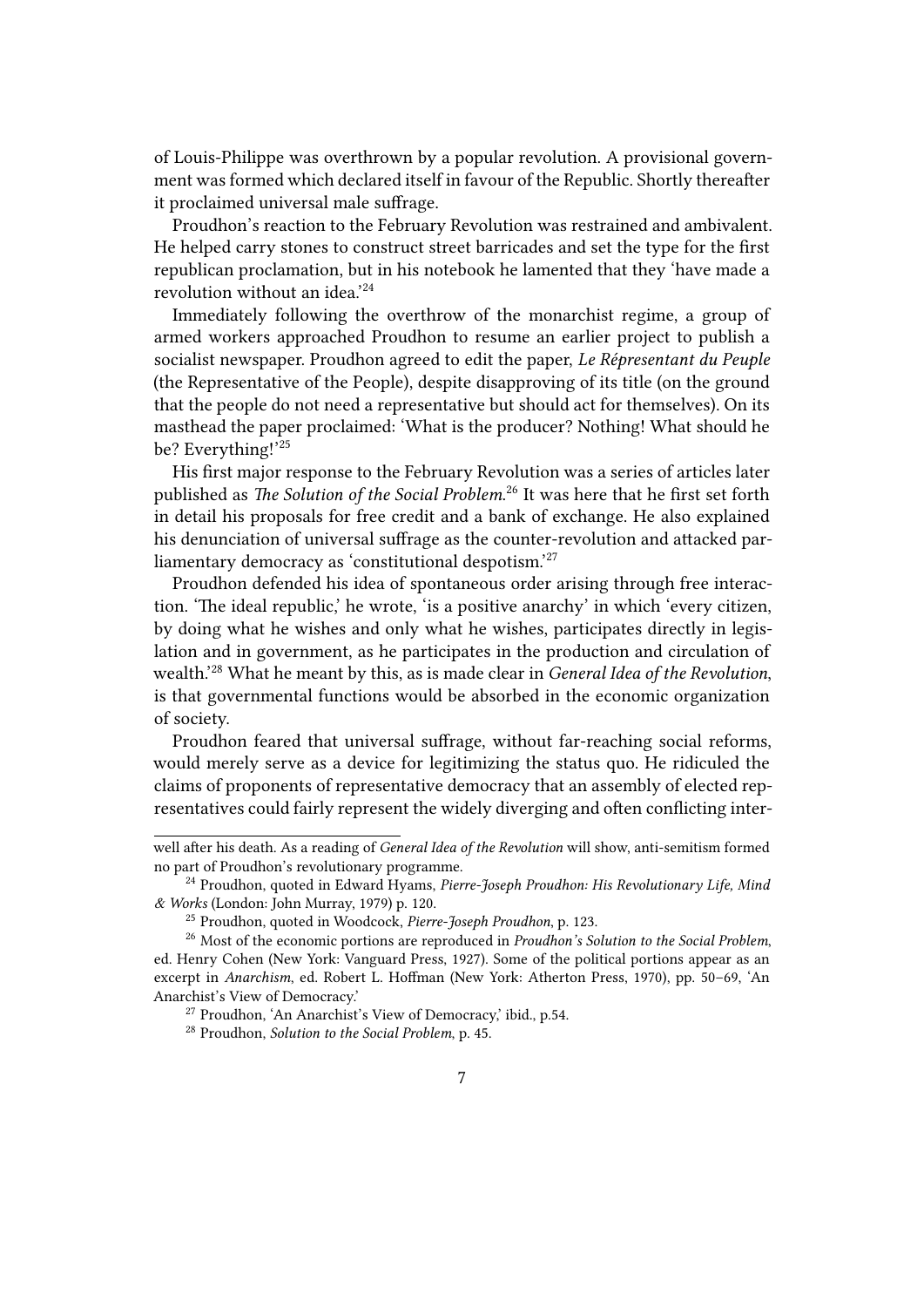ests of the people as a whole. He thought it self-evidently absurd that questions of right could be decided by a majority vote. Women, minors, servants and men with criminal records were denied the vote for reasons that could just as easily be used to 'exclude the proletariat and all workers,' which is exactly what the right did in May 1850, when three million people were disenfranchised.<sup>29</sup>

In place of representative democracy, Proudhon advocated a form of direct democracy organized around his proposed Bank of Exchange. The Bank was to issue exchange notes to its members representing the value of the goods produced by them. Notes could be obtained in advance, with only a small administrative fee imposed, providing what in effect would be low-cost loans to the Bank's members.

General control of the Bank was to be vested in a General Assembly composed 'of delegates chosen by all branches of production and of the public service.'<sup>30</sup> Proudhon distinguished delegates from representatives on the basis that the former would be subject to an 'imperative mandate' and 'permanent revocability.<sup>'31</sup> The General Assembly in turn would elect from its members a Board of Directors to administer the Bank and a Council of Surveillance to oversee the Bank's operations. As the Bank attracted more members, it would become 'the true representative of the people.'32

This latter claim was based on Proudhon's view that the Bank of Exchange would represent people's real economic interests, whereas a representative assembly only represents a fictitious 'general interest' which disguises the special interests of particular groups in society. By limiting its function to ensuring equivalent exchange, the Bank would merely facilitate the pursuit of individual ends, instead of imposing a particular ideological vision in the name of the people. It would create the context for the free interplay of economic forces without the poverty and exploitation that characterize *laissez-faire* capitalism, or so Proudhon believed. In his proposals for a Bank of Exchange, Proudhon was attempting to elaborate the institutional structure of a free and egalitarian society, a project which he continued in *General Idea of the Revolution*.

In April 1848 he approached Louis Blanc, then a minister in the Provisional Government, to seek Blanc's sponsorship of his plan to transform the Bank of France into a Bank of Exchange. In the same month he stood as a candidate in the elections for the Constituent Assembly, after having denounced representative democracy only a few weeks earlier. He took his defeat, and the poor showing of the other socialist candidates, as further evidence of the counter-revolutionary nature of universal suffrage. 'The cause of the proletariat,' he wrote, 'proclaimed with

<sup>29</sup> Proudhon, 'An Anarchist's View of Democracy,' p. 61.

<sup>30</sup> Proudhon, *Solution to the Social Problem*, p. 76.

<sup>31</sup> Proudhon, 'An Anarchist's View of Democracy,' p. 65.

<sup>32</sup> Proudhon, *Solution to the Social Problem*, p. 77.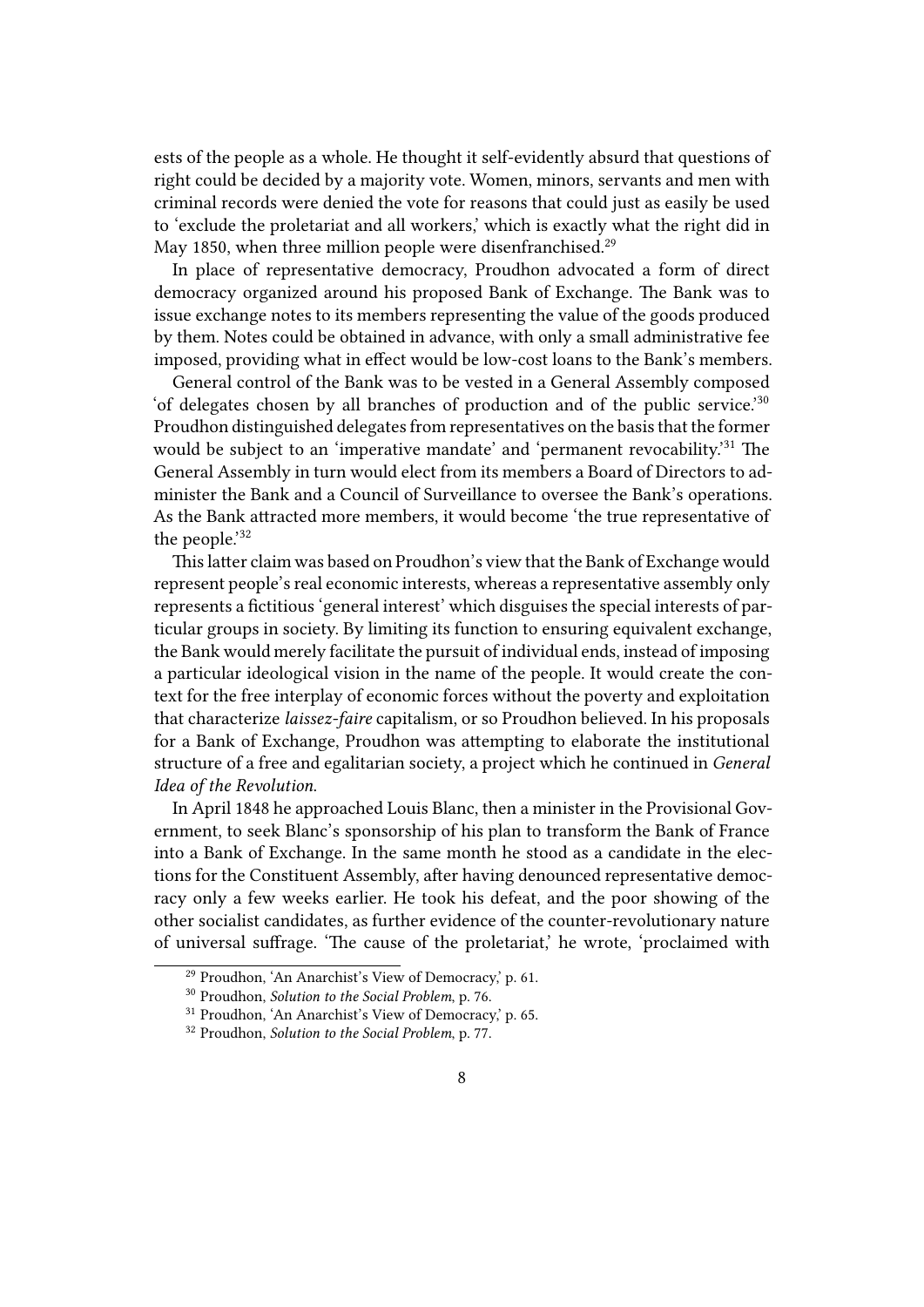spirit on the barricades of February, has just been lost in the elections of April,' which returned a Constituent Assembly dominated by right-wing and bourgeois elements<sup>33</sup>

Undeterred by this initial failure, Proudhon ran in the complementary elections held at the beginning of June. This time he was successful, and as Robert L. Hoffman notes, most of the votes cast for him were from 'working-class districts of Paris a fact which stands in contrast to the claims of some Marxists, who have said he was representative only of the petite bourgeoisie.<sup>34</sup>

In his electoral programme, Proudhon expanded his organizational scheme for the Bank of Exchange into a functional theory of government. A national assembly was to be created with its members chosen by 'each category of producers and of functionaries, proportional to the number of their members.'<sup>35</sup> Its functions were to be strictly limited to matters of general utility. He repeated his view that only when organized labour expresses itself through its own representatives will 'the people… have a true representation.'<sup>36</sup>

Society was to be organized around five autonomous 'corporations' independent of the national assembly, each with its own democratically elected ministers, representing '(1) extractive industry, (2) manufacturing concerns, (3) commercial enterprise, (4) agriculture, and (5) science, letters, and the arts.'<sup>37</sup> It was a system of 'industrial democracy' on a national scale.<sup>38</sup>

Proudhon continued to advocate that the Bank of France be transformed into a Bank of Exchange. He proposed various reforms of the legal system but was in favour of retaining the death penalty. In place of conscription he suggested one or two years of militia service for each citizen. He championed the patriarchal family and disapproved of divorce. He proposed a 25 per cent reduction in rents and a limit on civil servants' salaries. He again distinguished between property and possession; he wanted all property other than personal possessions and instruments of work to be redistributed on an egalitarian basis.

As this brief summary demonstrates, Proudhon was elected on the basis of a democratic and socialist political platform which contained both radical and conservative elements — radical on economic and political issues (even if it was not an *anarchist* programme), conservative on broader social issues (the family). It was a

<sup>33</sup> Proudhon, quoted in Woodcock, *Pierre-Joseph Proudhon*, p. 125.

<sup>34</sup> Hoffman, *Revolutionary Justice*, p. 136

<sup>35</sup> Proudhon, quoted in Vincent, *Proudhon*, p. 178.

<sup>36</sup> Proudhon, ibid., p. 178.

<sup>37</sup> Vincent, ibid., p. 177.

<sup>38</sup> Vincent, ibid., p. 178.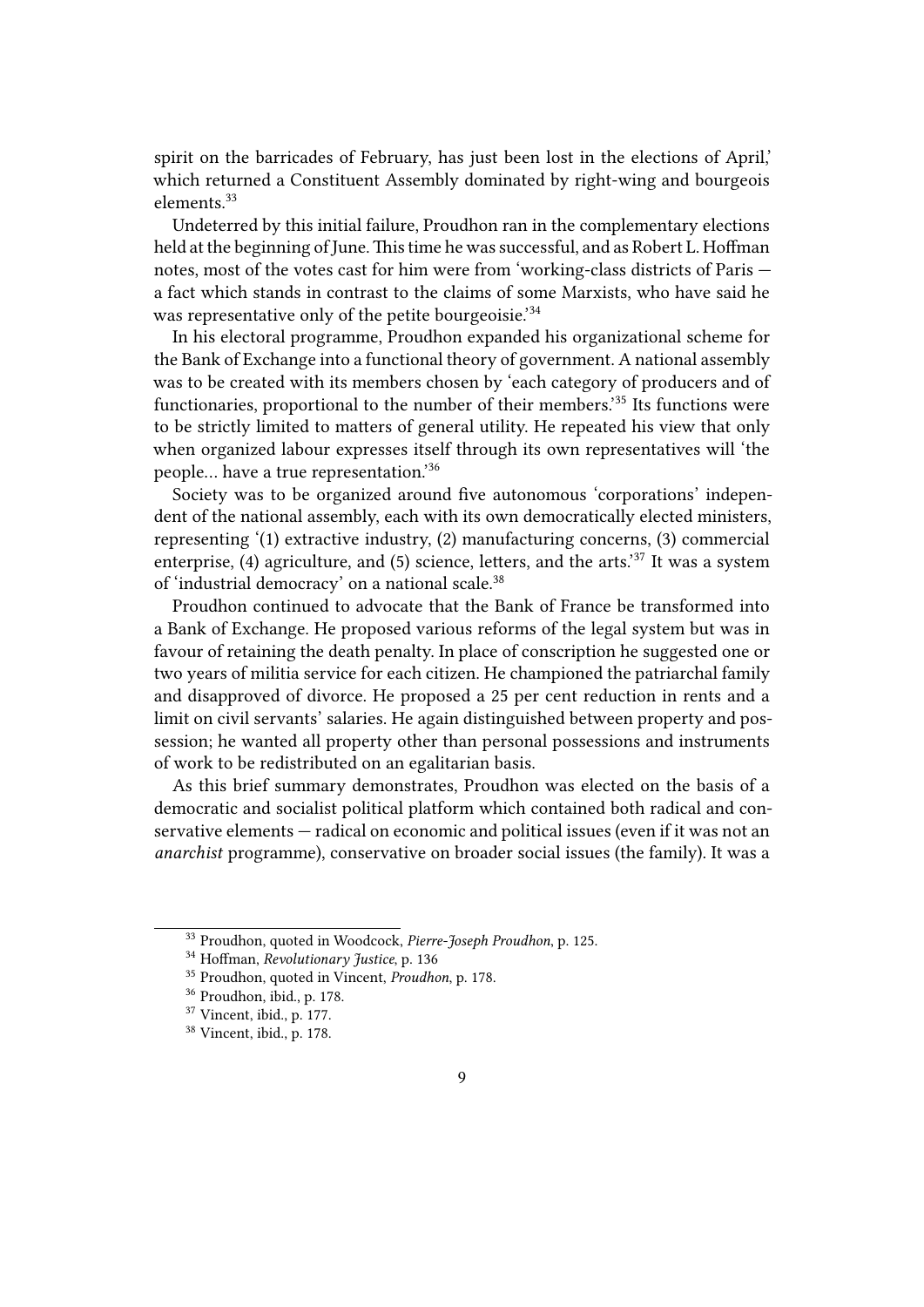programme which could not but appeal to radical working men disenchanted with the policies of the Republican government.<sup>39</sup>

That disenchantment was about to explode into bloody insurrection. On 21 June 1848, the government abolished the 'national workshops' which had been set up to provide jobs for unemployed workers. Although Proudhon had been very critical of the workshops, which he regarded as a kind of welfare state-socialism, he opposed their abolition in the absence of alternative measures for the workers dependent on them. The workers themselves responded to the abolition by rising up against the government. Barricades were erected in the working-class areas of Paris where armed workers battled troops loyal to the government. After three days of street-fighting, the forces of 'order,' under the leadership of the republican General Cavaignac, were triumphant. Over 1,000 people were killed, and thousands more imprisoned.

Proudhon was caught unawares by the uprising, isolated as a representative of the people in the National Assembly. At first he thought it was some kind of provocation, but after visiting the strife-torn areas of Paris he became convinced that the workers had been inspired by broader social ideals. He condemned the government for the savagery of its repression, which resulted from its own fear of the people. He publicly identified himself with the workers and blamed the Assembly for inciting the rebellion through its own ill-will and indifference. He published a manifesto demanding immediate economic relief for the working class and appealed directly to the National Guard for support. As a result, his paper was temporarily suppressed.

He put his economic proposals before the National Assembly, which passed a special motion of censure condemning both Proudhon and his proposals. During the debate Proudhon was accused of fomenting social warfare. Proudhon stood virtually alone before this hostile Assembly of bourgeois representatives who had only just recently applauded Cavaignac's cruel suppression of the uprising. He was supported by only one representative, a socialist worker from Lyon. It was an act of true courage.

When his paper was allowed to reappear in August, Proudhon had added to its masthead, 'What is the capitalist? Everything! What should he be? Nothing!'<sup>40</sup> He published his famous essay, *The Malthusians*, a bitter and ironic attack on *laissez-*

 $^{\rm 39}$  Proudhon's anti-feminist views did not go uncriticized among his anarchist contemporaries. Joseph Déjacque, a participant in the 1848 Revolution and an early proponent of anarchist communism, later wrote a libertarian critique of Proudhon's sexist views, urging him to renounce "this gender aristocracy that would bind us to the old regime." See J. Déjacque, "On Being Human," in *Anarchism: A Documentary History of Libertarian Ideas, Volume 1: From Anarchy to Anarchism (300CE-1939)*, ed. R. Graham (Montreal: Black Rose Books, 2005), pp. 68–71 (originally published 1857).

<sup>40</sup> Woodcock, *Pierre-Joseph Proudhon*, p. 136.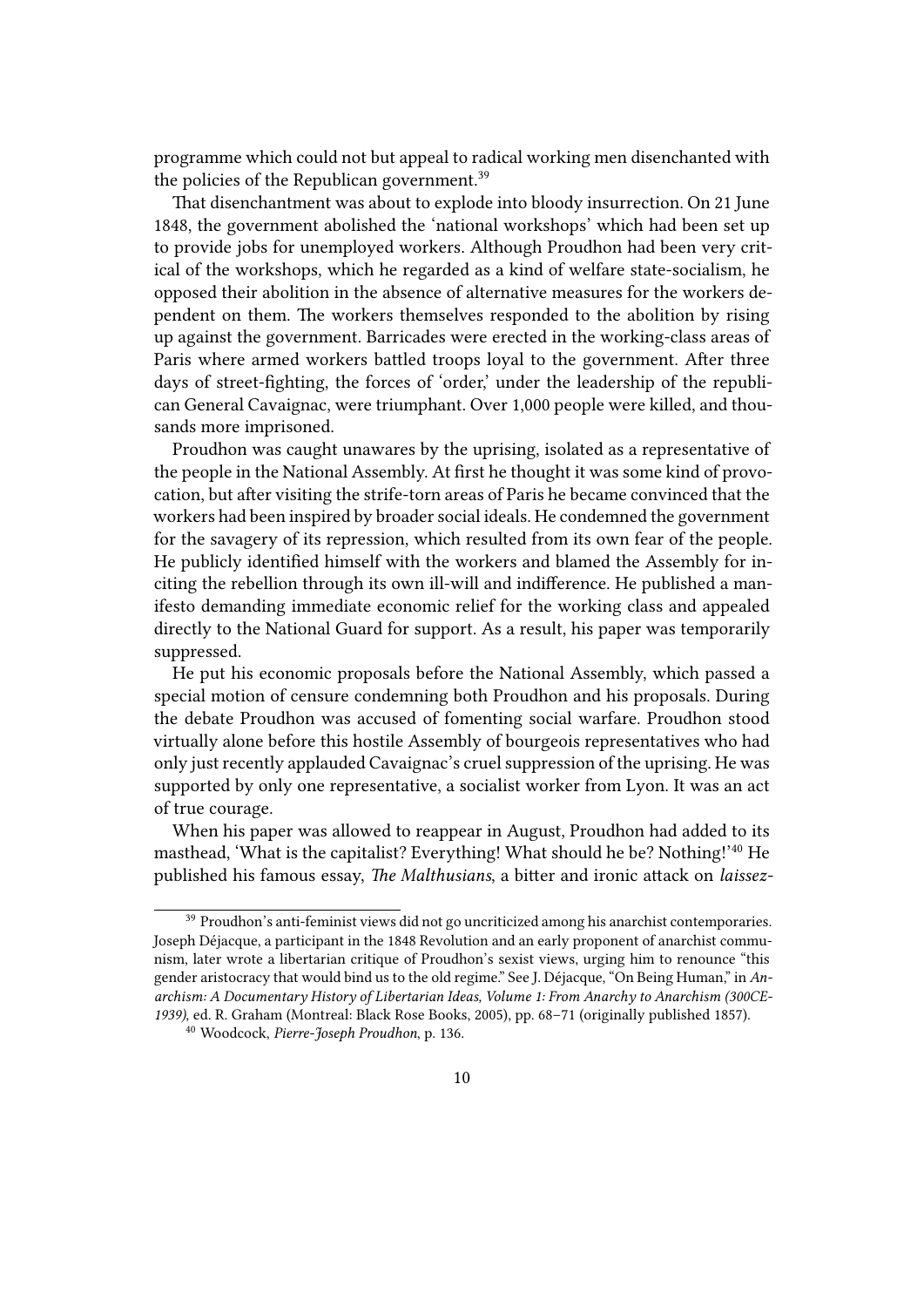*faire* capitalism and bourgeois hypocrisy.<sup>41</sup> His paper was completely suppressed, but Proudhon could not be prosecuted because he enjoyed parliamentary immunity.

In October 1848, Proudhon gave his famous 'Toast to the Revolution' before an audience of 2,000 at a banquet in Paris. $42$  Here he developed his concept of 'permanent revolution,' the successive manifestation of justice in human life, and advocated direct action by the people, without intermediaries, as the means by which to complete the social and economic revolution begun in February.

Proudhon voted against the new constitution approved by the Assembly in November 1848, not only on the anarchist ground that it was a constitution, but also because it gave far too much power to the president. Proudhon believed that with such sweeping powers the presidency would become nothing more than a democratically elected form of personal dictatorship.

Subsequent events were to prove him right. On 2 December 1851, Louis Napoleon Bonaparte, elected president in December 1848, seized power in a *coup d'etat*. His actions were approved by an overwhelming majority in a national referendum. At the time Proudhon was in prison for having attacked Bonaparte as the personification of reaction. From the beginning of Bonaparte's rise to power in 1848, Proudhon had denounced him as the greatest enemy of democracy and socialism.

In the face of an all but triumphant reaction, Proudhon had increasingly come to moderate his political stance. He came to the support of the constitution he had earlier voted against, seeing it as one of the last safeguards against dictatorship. He defended universal suffrage against the right's successful attempt to emasculate it by disenfranchising some three million predominantly working-class voters. He favoured parliamentarianism over direct action, opposing insurrection as inconsistent with support for the constitution. He forged an electoral alliance with other members of the left and preached reconciliation of classes. He made compromise after compromise, all to no avail as the juggernaut of reaction proceeded to crush any gains made by the workers in the February Revolution.

Proudhon's own pet project for reform, the Bank of the People, ended in failure. Unable to obtain the sponsorship of the government, Proudhon sought the necessary funds through voluntary subscription, a method which at least had the advantage of being more consistent with his self-avowed anarchism. Seriously under capitalized, the Bank was liquidated by Proudhon after his conviction for sedition

<sup>41</sup> Proudhon, *The Malthusians* (London: International Publishing, 1886) originally published in *The Representative of the People*, 11 August 1848.

<sup>42</sup> Proudhon, "Toast to the Revolution," *Selected Writings* (London: MacMillan, 1969), ed. S. Edwards, p. 158.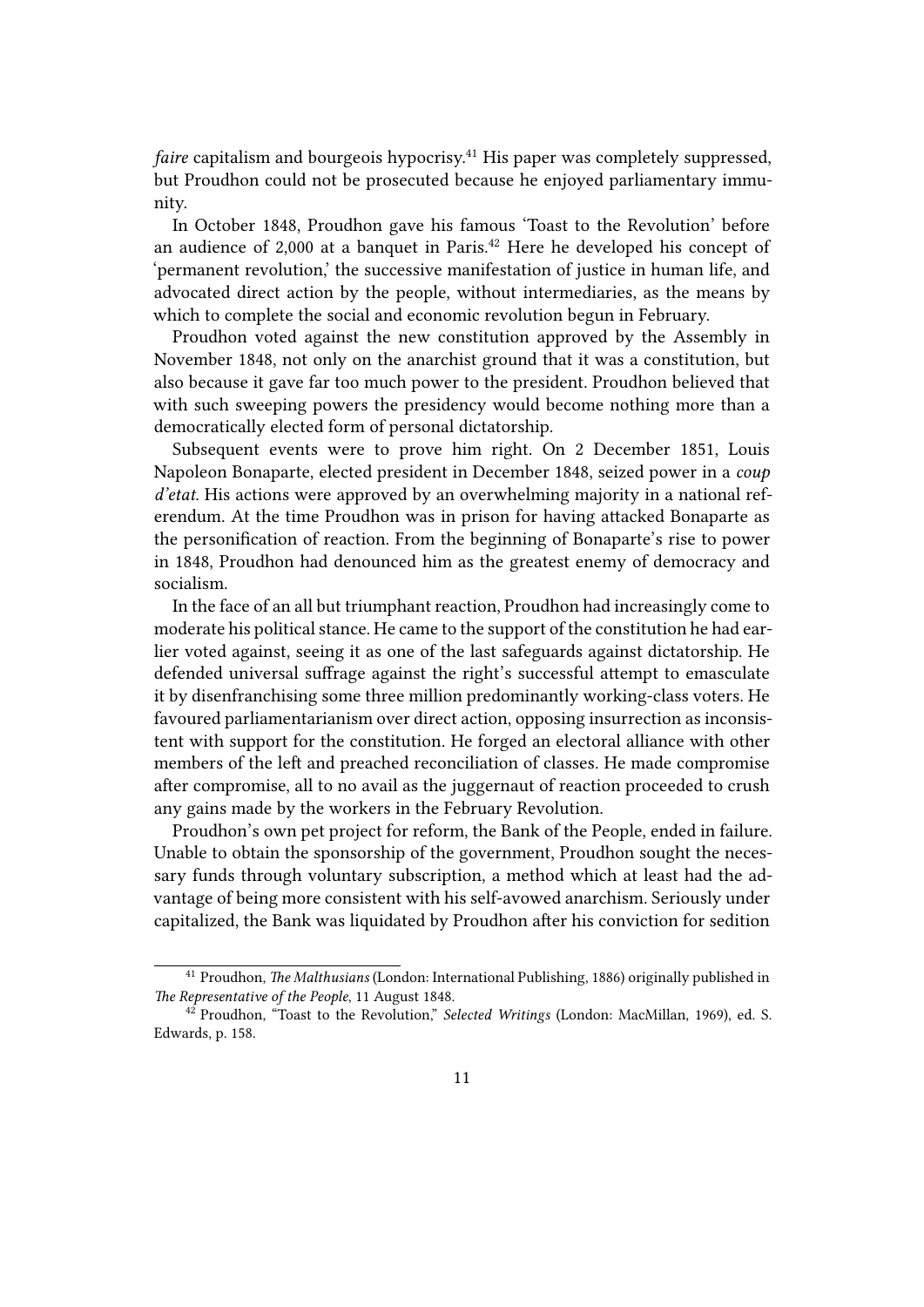in March 1849, ostensibly to prevent it from falling into the hands of the authorities.

Proudhon began serving his three-year prison sentence in June 1849, after having been betrayed to the police by an informer. His term of imprisonment was to be intellectually very productive. He wrote his classic analysis of the 1848 Revolution, *Confessions of a Revolutionary*, and continued to contribute to various newspapers under his personal direction, enabling him to engage in a running polemic with his political opponents, despite his imprisonment. In October 1850, his last surviving paper was suppressed.

It is against this background that *General Idea of the Revolution* must be read. It is very much a product of its time, dealing with the pressing issues of Proudhon's own day. Although it is dedicated to the bourgeoisie ('business men' in Robinson's translation), it is as much directed to Proudhon's fellow revolutionaries as to anyone else. Published in July 1851, it quickly sold out its first edition of 3,000 copies. A second edition was printed that August. Proudhon had almost a year of his prison sentence left to serve.

There are a number of important themes running through the book. The dedication to the bourgeoisie reiterates Proudhon's concern with the reconciliation of classes. It also illustrates his aversion to violent revolution. By winning over the bourgeoisie to the revolutionary cause, Proudhon hoped to avoid further bloodshed.

One of his central arguments is that not only is there sufficient reason for revolution, it is virtually an historical necessity. To refuse to embrace the revolution would be as futile as it would be reprehensible. Attempts to halt the progress of the revolution only succeed in making the revolution more conscious of itself. Proudhon portrays the forces of reaction as having to resort to more and more desperate and brutal measures as they vainly attempt to forestall the revolutionary triumph. One cannot help but think that this is as much intended to inspire dispirited revolutionaries after a long string of defeats as it is supposed to be a warning to the bourgeoisie.

Proudhon is especially concerned to persuade his fellow revolutionaries to embrace the cause of the social revolution. He repeatedly emphasizes the underlying economic basis of current unrest. It is the exploitative and chaotic capitalist system which makes government necessary. The task for revolutionaries, therefore, is not to overthrow the existing political order but to transform the economic basis of society. Once that is done, government, which Proudhon regards as nothing more than an authoritarian imposition, will have been rendered superfluous.

Despite looking to governmental institutions to initiate the necessary economic reforms, Proudhon can still claim to be an anarchist because the ultimate result will be the dissolution of government in the rational economic organization of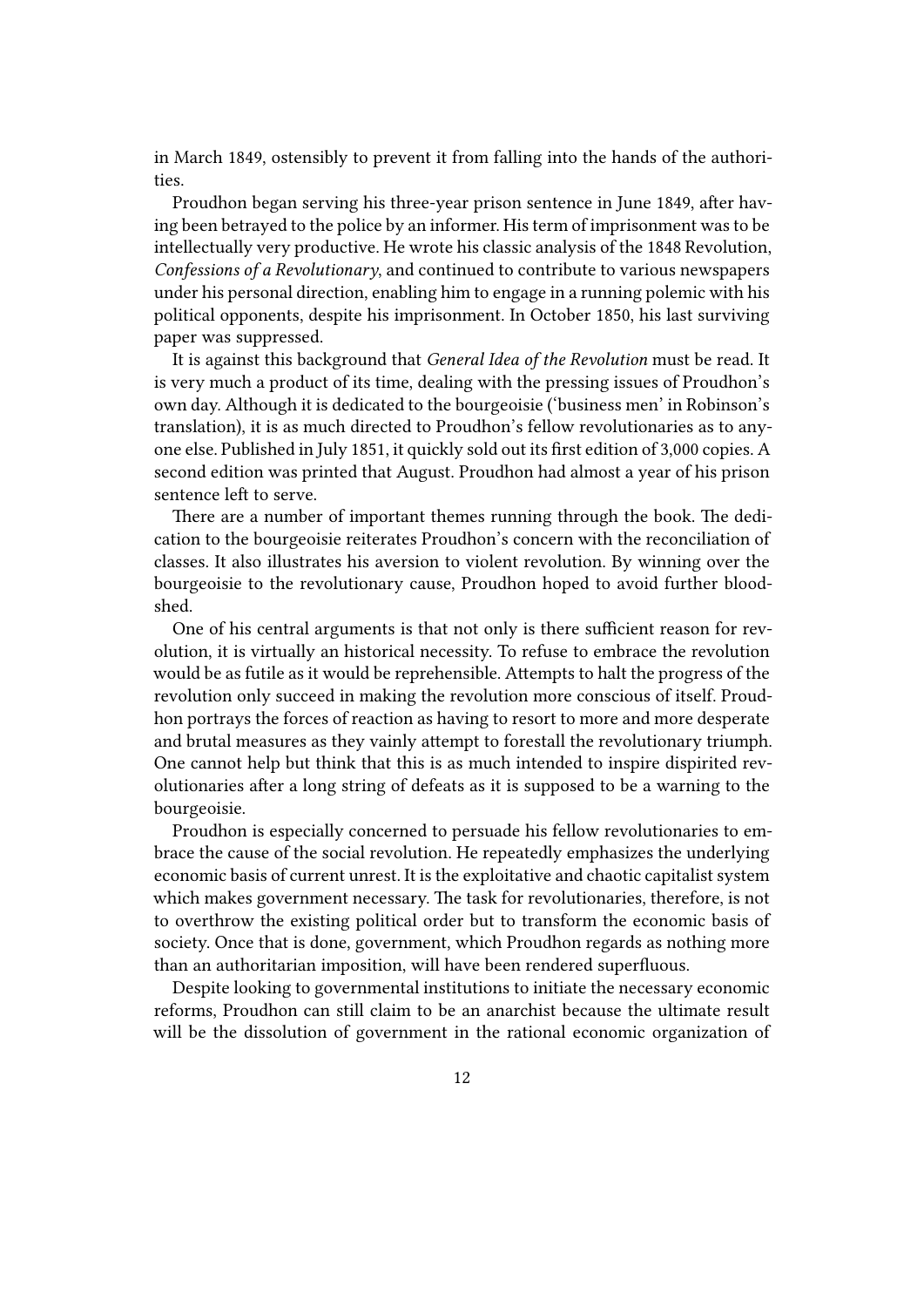society. Whether this economic organization is not itself a form of government is a question to which we shall return.

Although Proudhon does not flinch from soliciting government assistance in achieving economic change, his overall revolutionary programme is decidedly democratic, anti-authoritarian and decentralist. He again advocates that the Bank of France be transformed into a Bank of Exchange, but insists, as before, that it be turned into a self-governing democratic institution instead of being converted into a state-owned and controlled monopoly. Similarly, he proposes that public works, railways and large-scale industrial enterprises be turned over to the workers themselves to be managed and controlled by their own democratic associations. He conceives of the future socialist society as being composed of a variety of selfgoverning, directly democratic organizations, from the township to the teachers' college, with no central authority above them.

But it is a society from which competition, the division of labour and private property will not have been eliminated. Proudhon believed that once wealth is equalized and free credit made available, competition will have only beneficial effects. With the elimination of rent, interest and other forms of unearned income, property will provide the basis for independence and prosperity instead of exploitation and poverty. The deleterious effects of the division of labour can be avoided through polytechnical training and the rotation of jobs within industrial enterprises.

Central to Proudhon's economic scheme is his concept of equivalent exchange. Tied to this notion of equivalent exchange is his idea of contract. Individual contracts of equivalent exchange, freely entered into, are to replace all governmental institutions and coercive ties. Only those obligations which the individual himself has freely assumed have any binding force.

Throughout the book Proudhon insists on the counter revolutionary nature of all government. He denounces Rousseau's social contract as an iniquitous fraud. In true anarchist fashion he calls for the immediate abolition of the legal system, denounces prisons as 'dens of violence,' and rails against religion as the eternal source

<sup>43</sup> *General Idea of the Revolution*, p. 294: "To be GOVERNED is to be kept in sight, inspected, spied upon, directed, law-driven, numbered, enrolled, indoctrinated, preached at, controlled, estimated, valued, censured, commanded, by creatures who have neither the right, nor the wisdom, nor the virtue to do so… To be GOVERNED is to be at every operation, at every transaction, noted, registered, enrolled, taxed, stamped, measured, numbered, assessed, licensed, authorized, admonished, forbidden, reformed, corrected, punished. It is, under pretext of public utility, and in the name of the general interest, to be placed under contribution, trained, ransomed, exploited, monopolized, extorted, squeezed, mystified, robbed; then at the slightest resistance, the first word of complaint, to be repressed, fined, despised, harassed, tracked, abused, clubbed, disarmed, choked, imprisoned, judged, condemned, shot, deported, sacrificed, sold, betrayed; and, to crown all, mocked, ridiculed, outraged, dishonoured. That is government; that is its justice; that is its morality."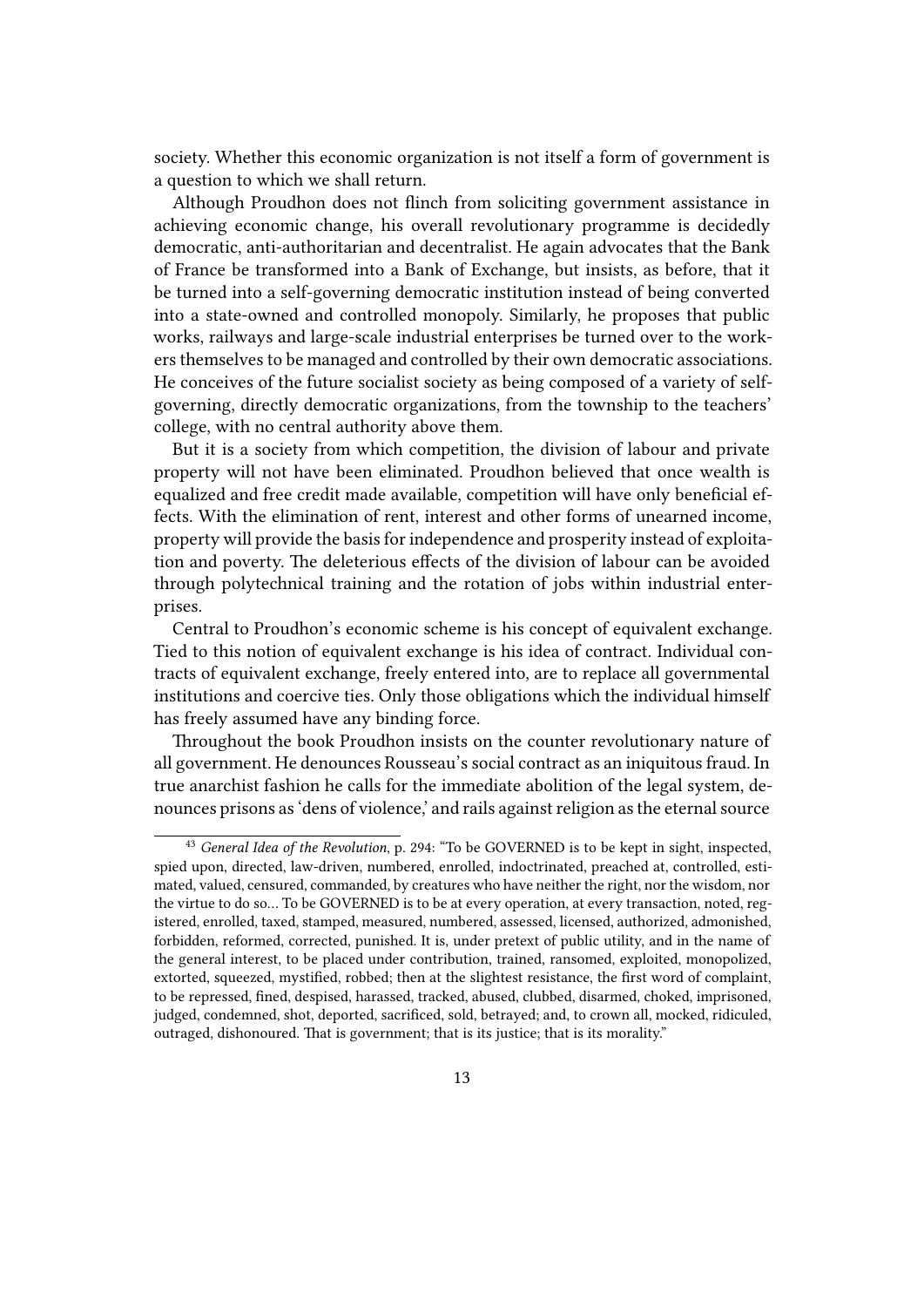of slavery and exploitation. His attack on authority reaches its peak in his justly celebrated diatribe against government found in the Epilogue.<sup>43</sup> He concludes by calling for an all-embracing world revolution

The reader should not be surprised if he or she is left feeling somewhat stunned and bewildered. This is a book full of gaps, ambiguities and outright contradiction. Notwithstanding Proudhon's anarchist pretensions, is not the system of industrial organization that he proposes in place of the state itself a form of government? How plausible is his claim that a socialist system can retain elements of a competitive market economy without this leading to inequality and exploitation? Is free credit a viable proposal or a false panacea? Is the concept of equivalent exchange coherent and workable?

Proudhon's claim to have eliminated government rests on his contractarian conception of socialism. In place of law and authority there will be contracts of equivalent exchange freely entered into both by individuals and by the groups to which they belong.

Yet throughout *General Idea of the Revolution* Proudhon suggests that these groups be controlled and managed by their members on a democratic basis. Even if we assume that the elected officials of these organizations are confined to strictly administrative functions — Proudhon is unclear on this — policy decisions will clearly be made on the basis of majority vote.

The minority will then be faced with the dilemma of accepting the will of the majority, resigning from the group or obstructing the implementation of the majority decision. The majority will be faced with the dilemma of compelling dissidents to obey the majority will, expelling them from the group or declining to implement the majority's own decision. Neither dilemma can be resolved by requiring unanimous agreement within the group, for similar problems will arise whenever some members of the group later decide that the earlier unanimous decision was wrong.

In *General Idea of the Revolution* Proudhon ostensibly rejects both unanimous and majoritarian direct democracy. Read more closely, however, his criticisms can be confined to national forms of direct democracy designed to replace representative government but which will effectively perform the same political functions. Unless we are to assume that Proudhon is simply self-contradictory, his criticisms of a strictly political form of direct democracy cannot have been meant to apply to the economic or industrial form of democracy which he himself had been advocating for a number of years. But upon what basis can Proudhon distinguish the two?

As argued earlier, Proudhon seems to have believed that economic forms of democracy express the real interests of the people and for that reason are truly representative. This is a dubious ground of distinction.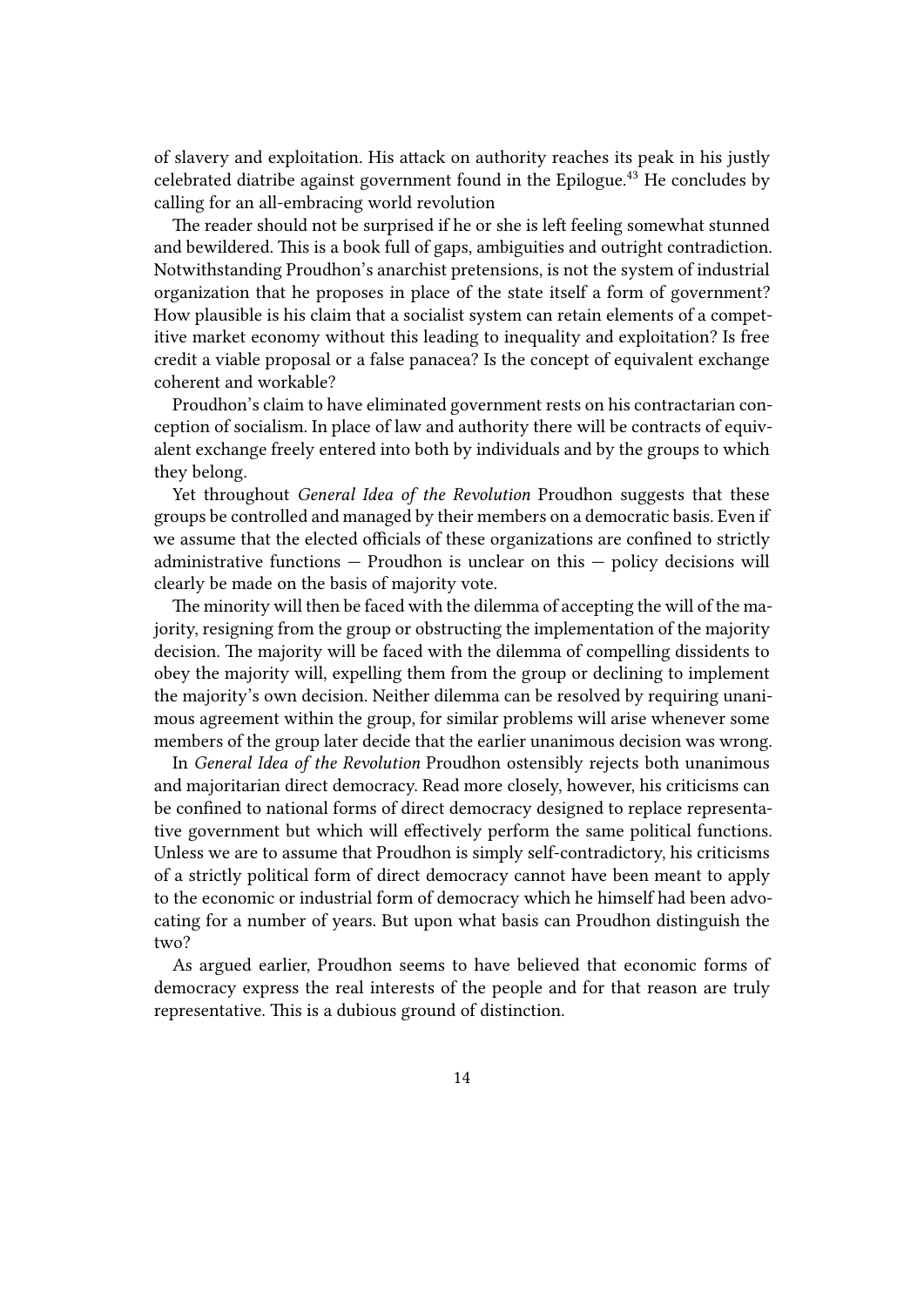Proudhon's argument that the general interest is an ideological fiction is well taken. His democratic economic organizations are more likely to give expression to the interests of their members than any assembly of representatives. There will be no practical bars to participation, such as lack of leisure time, because democracy will be right where people work. This will also help prevent the development of a class of professional politicians. There simply will be no need for them.

But this still leaves us with the problem of majority rule. It would be just as implausible for Proudhon to claim that a majority of members in an economic organization represent the 'true' economic interests of the minority as it is implausible for Rousseau to claim that a majority of members of a political assembly represent the 'real' will of the minority.

Perhaps we can detect here a residuum of Proudhon's earlier 'scientific socialism.' His positive references to Saint Simon in *General Idea of the Revolution* suggest continued adherence to the view that the economic questions with which Proudhon's groups will be occupied are questions of fact to be scientifically determined. Proudhon may simply have believed that in such circumstances the majority is less likely to be mistaken.

In a later work, *The Principle of Federation*, he appears to favour not only majority rule but the enforcement of the majority will upon a recalcitrant minority.<sup>44</sup> However, in the work he completed on his death bed, *On the Political Capacity* of the Working Classes, he defends the right of minority dissent.<sup>45</sup> Only the latter position is consistent with his contractarian conception of anarchism.

Central to Proudhon's notion of contract is the idea of self-assumed obligation. A person is only obligated to do that which he has freely undertaken to do. The only form of direct democracy compatible with this conception of obligation is one in which it is recognized that a minority which has refused to consent to a majority decision has assumed no obligation to abide by it. Majority decisions are not binding on the minority. Any agreement to the contrary would itself be invalid because it would require the minority to forfeit its autonomy and substantive freedom.<sup>46</sup>

How can such a conception of direct democracy be put into practice? Proudhon himself pointed the way with his dictum, 'associate and be free.' In a society comprised of a multiplicity of autonomous groups, each of which has voluntary membership and none of which has any authority over the others, individuals will be

<sup>44</sup> Proudhon, *The Principle of Federation* (Toronto: University of Toronto Press, 1979), p. 42, fn. (originally published 1863).

<sup>45</sup> Proudhon, *Oeuvres*, nouvelle édition, vol. 3 (Paris: Rivière, 1924), pp. 207–208 (originally published 1865).

<sup>46</sup> For further discussion, see my 'The Role of Contract in Anarchist Ideology,' in *For Anarchism*, ed. David Goodway (London: Routledge, 1989) and Carole Pateman, *The Problem of Political Obligation: A Critique of Liberal Theory* (Cambridge: Polity Press, 1985), pp. 159–162.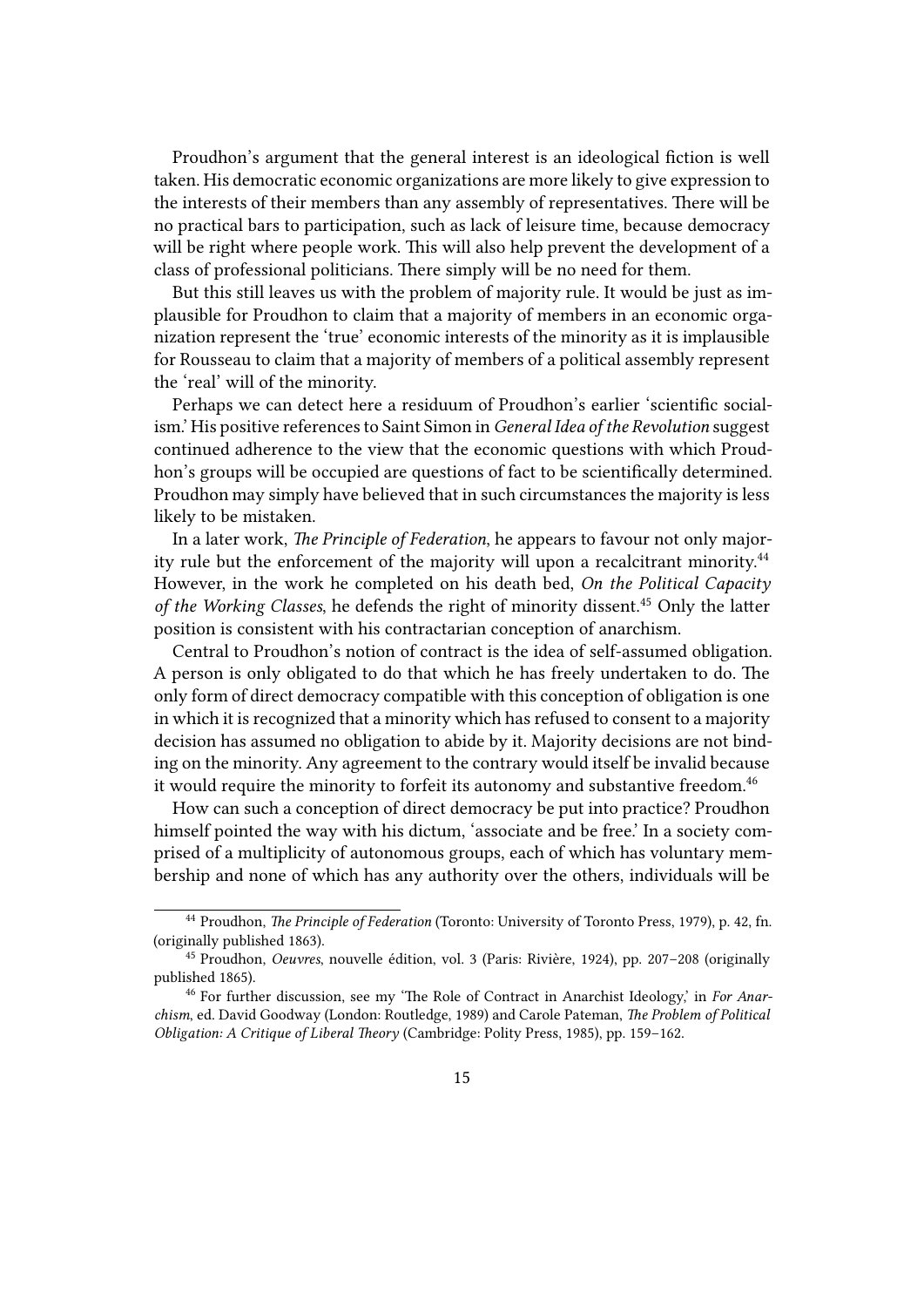free to associate with and dissociate from whomever they please. Each particular group will have a fairly cohesive social composition due to the strictly voluntary nature of its organization. Dissatisfied or dissident members will be free to form their own associations or to join one of any number of other groups for which they may have a greater affinity. Even those who find it difficult to work with others will have every opportunity to provide for themselves, with credit freely available and open markets for the exchange of their goods. The individual will be free in both the political and the economic sense, in accordance with Proudhon's anarchist ideal. This is not a 'no government' system, strictly speaking, but a pluralist system of self-government without the state.

In contrast, a capitalist society with a form of representative government offers the worker neither political nor economic freedom. Workers are politically free only to vote periodically to elect someone to rule over them and to sanction their exploitation. Regardless of whom they vote for or whether they vote at all, they are not free to refuse the jurisdiction and authority of the government. Membership in this 'association' is compulsory and obedience is enforced by coercive laws. Similarly, the worker is economically free only to accept exploitative contracts of employment in exchange for the means of subsistence. Workers must forfeit their autonomy and promise obedience or face misery and starvation. In Proudhon's view, contracts which result in the exploitation and subservience of one of the parties are void and unenforceable.

For a contract to be valid, each party to the contract must be free and equal to the other. If the parties are not equal, the stronger party will be able to exploit the weakness of the other party and to obtain unfair advantages. The only sort of contract compatible with each party's substantive freedom and equality is one which imposes reciprocal obligations and which is equally beneficial to both parties. Proudhon's notion of contract necessarily implies the notion of equivalent exchange. The validity of his contractarian conception of anarchism depends therefore on the validity of his economic proposals.

There are three elements of Proudhon's contractarian socialism which are especially problematic: competition, free credit and equivalent exchange itself. Proudhon favours competition because he thinks it is necessary to promote economic efficiency and to determine economic value. But with credit freely available, inefficient enterprises can continually borrow money to underwrite their losses. The result is the opposite of what Proudhon intended: subsidization of inefficient enterprises, misallocation and waste of resources, and rampant inflation.

Alternatively, the Bank of Exchange can refuse to provide any further credit to unprofitable enterprises, in which case they will go bankrupt. But this will under-

<sup>47</sup> See Charles Gide and Charles Rist, *A History of Economic Doctrines: From the Time of the*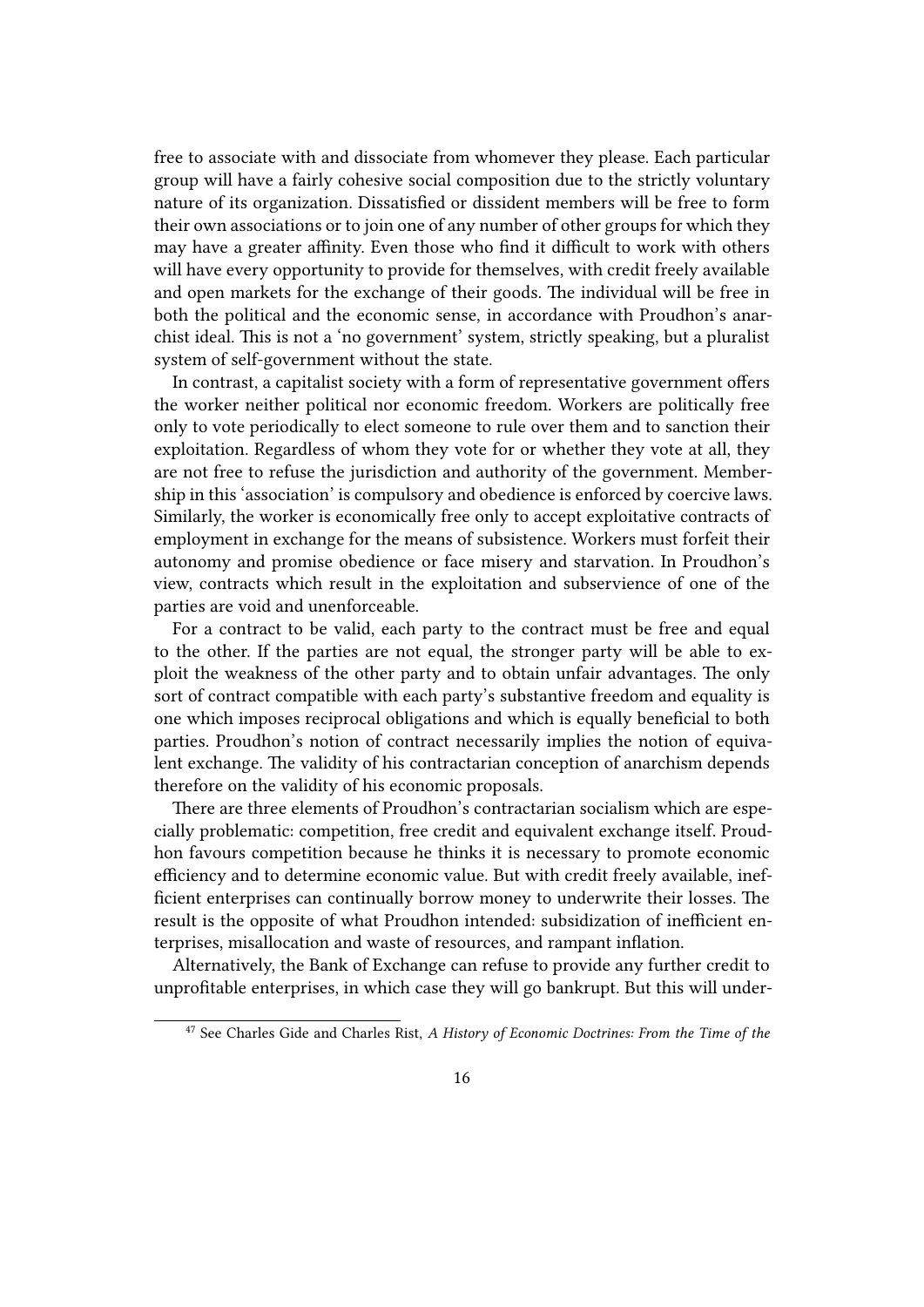mine confidence in the Bank which depends on the solvency of its members.<sup>47</sup> The Bank's notes will depreciate in value and prices will increase  $-$  again, the opposite of what Proudhon intended. If the Bank raises interest rates to cover its bad debts or otherwise restricts the circulation of bank notes, more businesses will fail. Inequality will result as some workers succeed while others do not, threatening freedom of contract and social stability.

Proudhon's economic system depends on two things difficult to achieve in a competitive economy: general solvency and perfect coordination of supply and demand. He believed the latter could be achieved through the use of modern communications technology (in his day, telegraphs). With guaranteed markets for goods, Proudhon thought, few if any enterprises would fail. The rational coordination of economic forces will nullify the negative effects of competition. There is an uneasy tension, if not contradiction, between Proudhon's faith in rational economic organization and his reliance on market mechanisms of competition and exchange.

Proudhon's commitment to equivalent exchange is based upon his analysis of inequality and exploitation. The unequal relationship between capitalist and worker enables the capitalist to obtain the benefit of the worker's labour by paying only a portion of its value.

This argument rests upon a confusion between economic value and moral desert. From the idea that labour is the ultimate source of economic value Proudhon infers that all workers are morally entitled to the full product of their labour. But if the instruments of production, the means of distribution and exchange and the capacity for labour itself are all the collective product of society, as Proudhon believes, then it is impossible to assign a particular value to one worker's contribution without relying on some arbitrary measurement, such as market price, which only remotely reflects the level of care, skill and effort that the worker has actually contributed.

Enterprises more favourably situated in relation to markets and resources enjoy a competitive advantage. But these advantages are not the sort which are capable of being evenly distributed. Not everyone can have an optimal location, but those who do will enjoy much greater success. The result will be further inequality and social stratification.

To avoid this sort of problem Proudhon suggests, in relation to agriculture, that a portion of land rent be paid into a central fund from which to make equalization payments to compensate farmers with less favourably situated or less fertile land. One can imagine a similar scheme for industrial enterprises. Unfortunately, the result would be to encourage the inefficient use of economic resources.

Proudhon's attempt to meld capitalist market mechanisms with socialist economics is beset with seemingly insuperable difficulties. Yet, flawed as Proudhon's

*Physiocrats to the Present Day*, 2nd edition (London: Harrap, 1948), p. 320.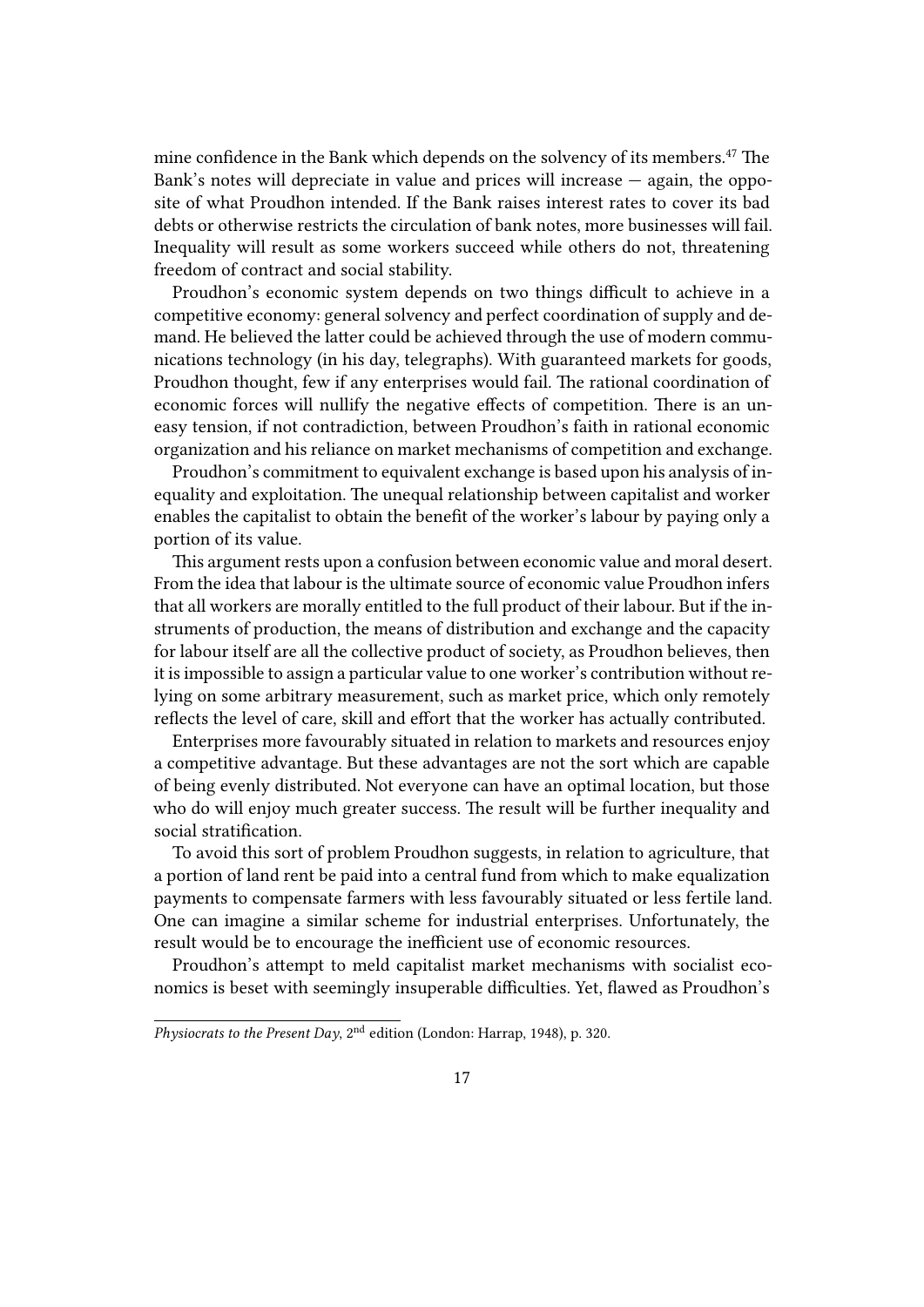economic proposals may be, the general idea underlying them cannot be dismissed out of hand. Proudhon's central insight is that there can be 'exchange without exploitation.'<sup>48</sup> Today he can be seen as one of the originators of market socialism, a libertarian alternative to both capitalism and state socialism. Ironically, the most interesting work in this area is now being done by Marxist revisionists. While accepting Marx's critique of capitalism, they have rejected his communist ideal as economically unsound and politically authoritarian, a view shared by Proudhon.

Following the publication of *General Idea of the Revolution* the political situation in France continued to deteriorate, culminating in Louis Napoleon Bonaparte's *coup d'etat* of 2 December 1851. Proudhon was shocked by the *coup* and outraged by the brutality with which the army crushed what little resistance there was. He was deeply disheartened by the lack of resolute opposition and appalled by the overwhelming public support for the *coup* in the referendum of 21 December 1851.

Proudhon himself later tried to come to terms with the *coup* by attempting to enlist Bonaparte in the cause of the social revolution. In *The Social Revolution Demonstrated by the Coup d'Etat of the Second of December*, published in July 1852 shortly after his release from prison, Proudhon called on Bonaparte to continue the work of the revolution.<sup>49</sup> Needless to say, his calls went unanswered. The book succeeded only in tarnishing Proudhon's reputation as a socialist and a revolutionary.

The 1850s were a difficult time for Proudhon. He was ostracized by the left and the right. Publishers spurned him, afraid to print his works. He was denied permission to bring out a new journal. His books were banned and he was forced to publish anonymously. In 1858 his massive philosophical work, *De la Justice dans la Révolution et dans l'Eglise* (On Justice in the Revolution and the Church), was condemned by the authorities as an attack on the family, religion, law and morality. To escape a three-year prison sentence he fled to Belgium, where he remained until 1862.

*On Justice* set out Proudhon's mature social philosophy. He further developed his pluralist conception of society in which order is spontaneously achieved through the balance of social forces in a dynamic equilibrium. The motivating force in society is justice, which he defined as 'spontaneous respect for human dignity.'<sup>50</sup> It is a product of our faculty of reason, nurtured in the family and reinforced by participation in collective social life. Unlike Marx, Proudhon did not regard work as an onerous necessity but conceived of it as a means of self-fulfilment.

<sup>48</sup> The expression is taken from Stanley Moore, *Marx on the Choice Between Socialism and Communism* (Cambridge, Mass.: Harvard University Press, 1980).

<sup>49</sup> Extensive selections from *The Social Revolution* are reproduced in *December 2, 1851: Contemporary Writings on the Coup d'Etat of Louis Napoleon*, ed. John B. Halsted (New York: Anchor Books, 1972), pp. 236–310.

<sup>50</sup> Proudhon, quoted in Hoffman, *Revolutionary Justice*, p. 358.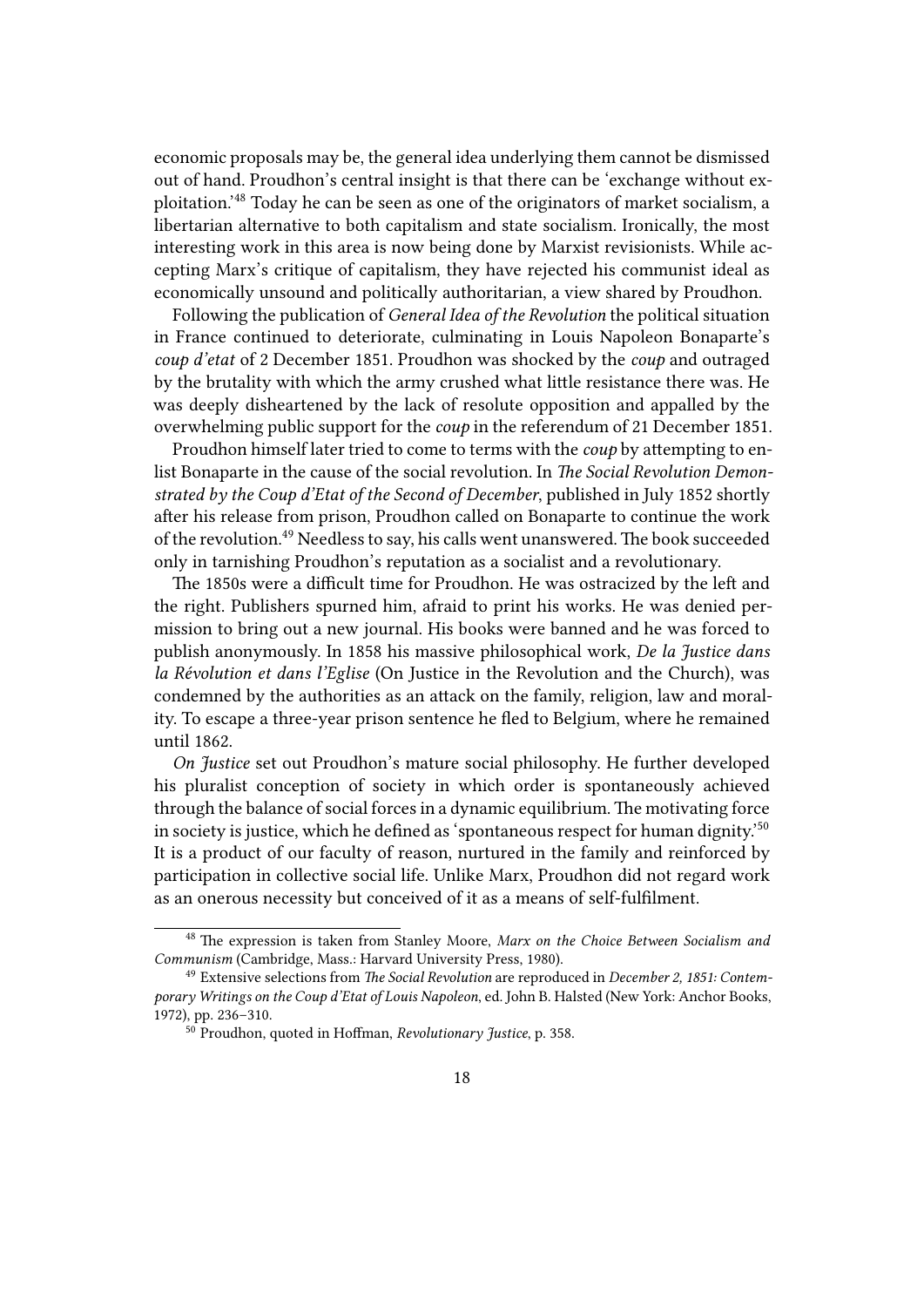In his discussion of politics he made what he himself described as a 'decisive concession.' As history has always been witness, anarchy 'has no more reason for being in human society than disorder in the universe.'<sup>51</sup> He defended a conception of industrial democracy almost identical to the scheme he put forward in his 1848 election platform. But unlike *General Idea of the Revolution*, he was now willing to assign a limited role to the state. How limited is made clear in his later work, *The Principle of Federation.*

In 1861 Proudhon published *La Guerre et la Paix* (War and Peace), a book which generated considerable controversy. In the first half of the book Proudhon extolled the heroic virtues of war, only to condemn war in the second half as barbaric and antediluvian. He argued that the cause of war is poverty. Peace will be achieved through the organization of economic forces by the workers themselves.

The *Principle of Federation* was a better argued and more important work. He developed a political conception of contract to parallel the economic conception of contract defended in *General Idea of the Revolution*. He recognized the need for the groups comprising society to associate for political purposes distinct from economic transactions. Yet the structure of his contract remained essentially the same. The political contract creates reciprocal obligations between the parties with the object of securing them more rights and liberties than they abandon.

The state will remain, but its role will be restricted 'to that of general initiation, of providing guarantees and supervising.'<sup>52</sup> Upon performing its assigned task, it withdraws, a view consistent with Proudhon's earlier reliance, even during his anarchist phase, on state-initiated reform.

Unlike existing States, Proudhon's federal state will be the product of the free agreement of the groups coming under its authority, and the execution of its directives will be subject to their approval. It will be composed of recallable delegates nominated by each party to the agreement, and its functions will be limited to those agreed to in the contract of association. The parties to the federal contract may revise its terms at their discretion.

Proudhon's federalist scheme is really not very different from the scheme he set forth in *General Idea of the Revolution*. In both cases society is conceived as being composed of a variety of autonomous groups, each with a democratic form of organization, which freely federate with one another for their mutual benefit and advantage. The only major differences are the minimal role assigned to the state and the frank acknowledgement that government cannot simply be dissolved into the economic organization of society.

<sup>51</sup> Proudhon, *Oeuvres*, nouvelle édition, vol. 8 (Paris: Rivière, 1930), vol. ii, p. 160.

<sup>52</sup> Proudhon, *The Principle of Federation*, p. 49.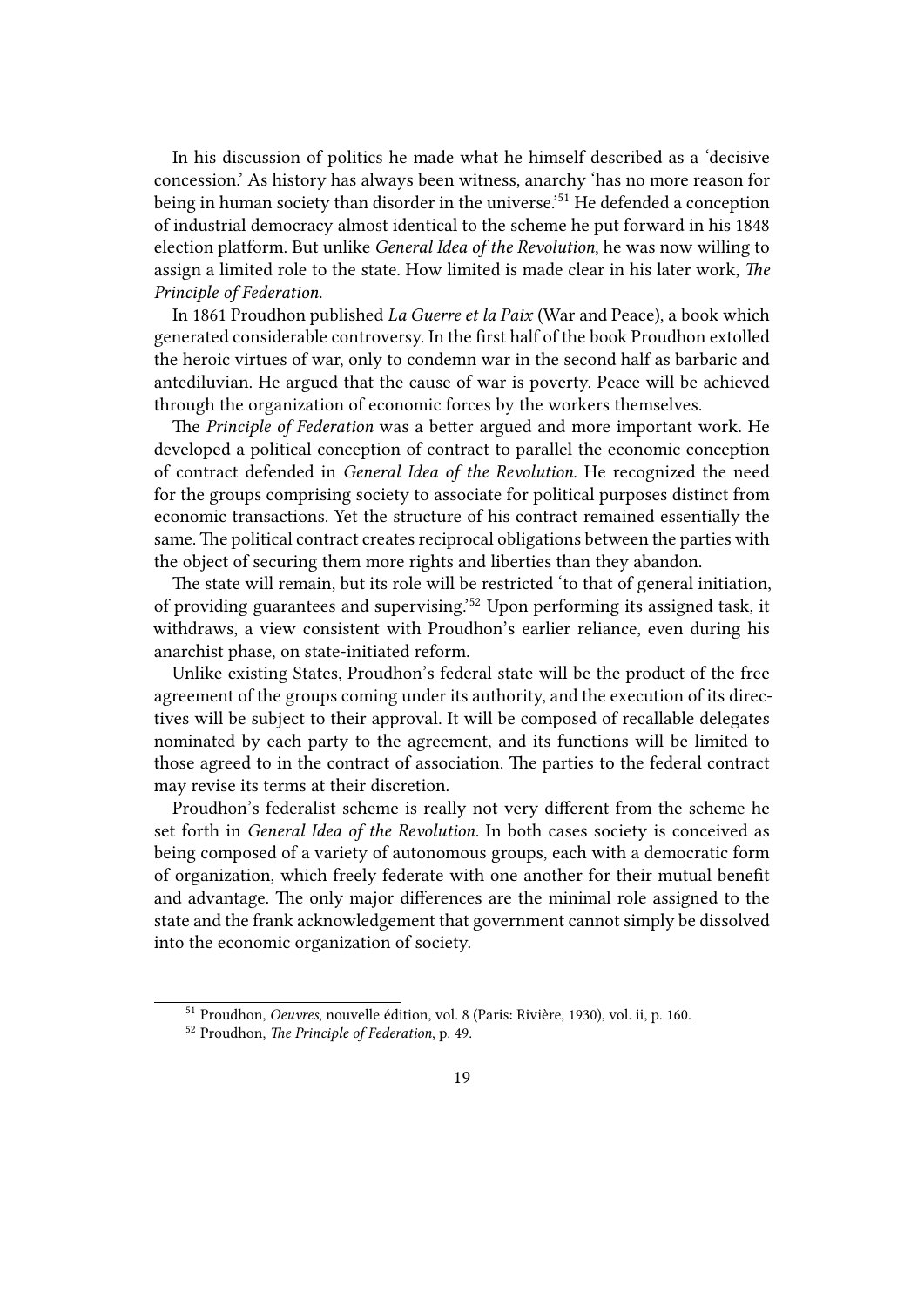The emphasis on self-assumed obligation remains. It is on this basis that Proudhon distinguished his conception of the social contract from that of Rousseau. In Rousseau's theory the social contract is a fiction designed to provide a rational justification for authority. In Proudhon's theory it 'is a positive and effective compact, which has actually been proposed, discussed, voted upon, and adopted, and which can properly be amended at the contracting parties' will. Between the federal contract and that of Rousseau… there is all the difference between a reality and a hypothesis.'<sup>53</sup>

The publication of *The Principle of Federation* coincided with Proudhon's renewed involvement in French politics. In the spring of 1863 he began a campaign to promote electoral abstention as a protest against the dictatorship of Napoleon III.

As he lay dying in January 1865, he dictated the last chapter of *On the Political Capacity of the Working Classes*. In this book, his political testament, Proudhon advocated a radical separation of the working class from bourgeois institutions. He urged the workers to reject all participation in bourgeois politics. He proposed that they organize themselves into their own autonomous organizations in opposition to the existing capitalist system. He emphasized the need for an alliance between the working class and the peasantry.Through their own direct action and solidarity, the workers and peasants would become increasingly conscious of themselves as a class and of their growing political capacity. Ultimately they would displace the regime of the bourgeoisie with the mutualist regime of equality and justice. Thus it was that at the end of his life Proudhon finally developed a revolutionary strategy for change consistent with his anarchist politics. Ironically, by this time he had ceased to identify himself as an anarchist.

Although Proudhon never tried to create a Proudhonist sect or party, which would have been anathema to him, his posthumous reputation and influence were to be considerable.

In 1864, working class followers of Proudhon were instrumental in founding the International Workingmen's Association (better known as the First International). They were the dominant force in the French section of the International during its first years of existence. Even as their influence waned, Bakunin and his associates began to make their presence felt. Bakunin himself described their more militant and collectivist conception of revolutionary socialism as 'Proudhonism, greatly developed and taken to its ultimate conclusion.'<sup>54</sup>

The 'orthodox' Proudhonists, centred around the mutualist worker, Henri Tolain, were faithful to Proudhon's conception of socialism, advocating voluntary

<sup>53</sup> Ibid., p. 39, fn.

<sup>54</sup> Bakunin, *Bakunin on Anarchism*, ed. Sam Dolgoff (Montreal: Black Rose Books, 1980), p. 263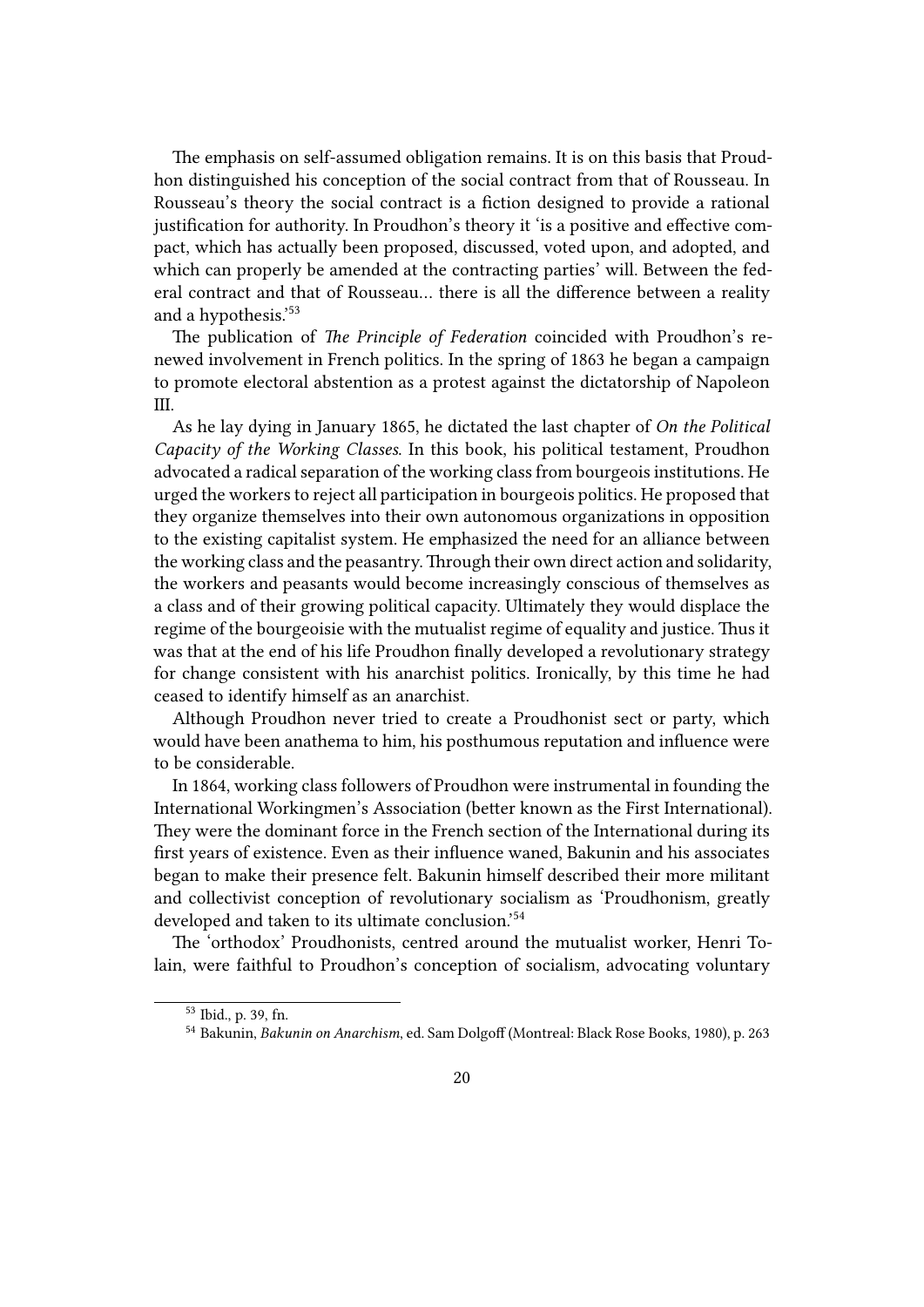association, free credit and individual possession based on equivalent exchange. The 'unorthodox' Proudhonists, such as Eugene Varlin, upheld Proudhon's antiauthoritarianism and federalism, but favoured collective ownership, trade union organization and mass strikes, which Proudhon had rejected.

No better illustration of their differences can be found than in the debate between Tolain and Varlin on the role of women. Tolain defended Proudhon's view that the proper role for women is in the home as housewife and mother. Having no place in man's world of work and politics, women have no need for the rights associated with these public spheres of society. Their husbands will act as their public representatives. Varlin rejected these views as inconsistent with a genuinely egalitarian and libertarian conception of society. Women should have equal rights with men and be free to work alongside them. Bakunin and his associates adopted a similar position.

The ultimate fates of Tolain and Varlin are also revealing. Tolain was later to hold elective office, despite his avowed anti-statism, while Varlin was one of the leaders of the Paris Commune of 1871, executed by the government of which Tolain was now a member. Within the Commune itself, 'the largest single group… was Proudhonian,' and many of its manifestos, with their emphasis on decentralization, federalism and self-government, had a distinctly Proudhonian flavour.<sup>55</sup>

The revolutionary syndicalist movement in France, which arose toward the end of the nineteenth century, also exhibited noticeable Proudhonian tendencies. The syndicalists' emphasis on direct action, workers' autonomy and the rejection of participation in bourgeois parliamentarianism can all be found at various times in Proudhon. But there were some important differences between them. As with Varlin, but unlike Proudhon, the syndicalists looked to militant trade union organizations, not workers' associations, as the primary means by which to wage the class struggle. Once united in revolutionary unions, the workers themselves would proceed to abolish private ownership of the means of production and the state through a cataclysmic general strike by which they would seize control of the economy.

In contrast, Proudhon did not advocate the violent overthrow of the bourgeois state by means of a general strike. He preferred gradual change. As more workers became involved in the mutualist associations, they would eventually acquire sufficient economic power to displace the bourgeoisie. Proudhon was critical of strikes because they involve an element of coercion and because he believed that any increase in wages which may result from them will be offset by a general increase

<sup>(</sup>from *The Paris Commune and the Idea of the State*, written 1871, first published 1878).

<sup>55</sup> Stewart Edwards, *Selected Writings of Pierre-Joseph Proudhon* (New York: Anchor Books, 1969), p. 31.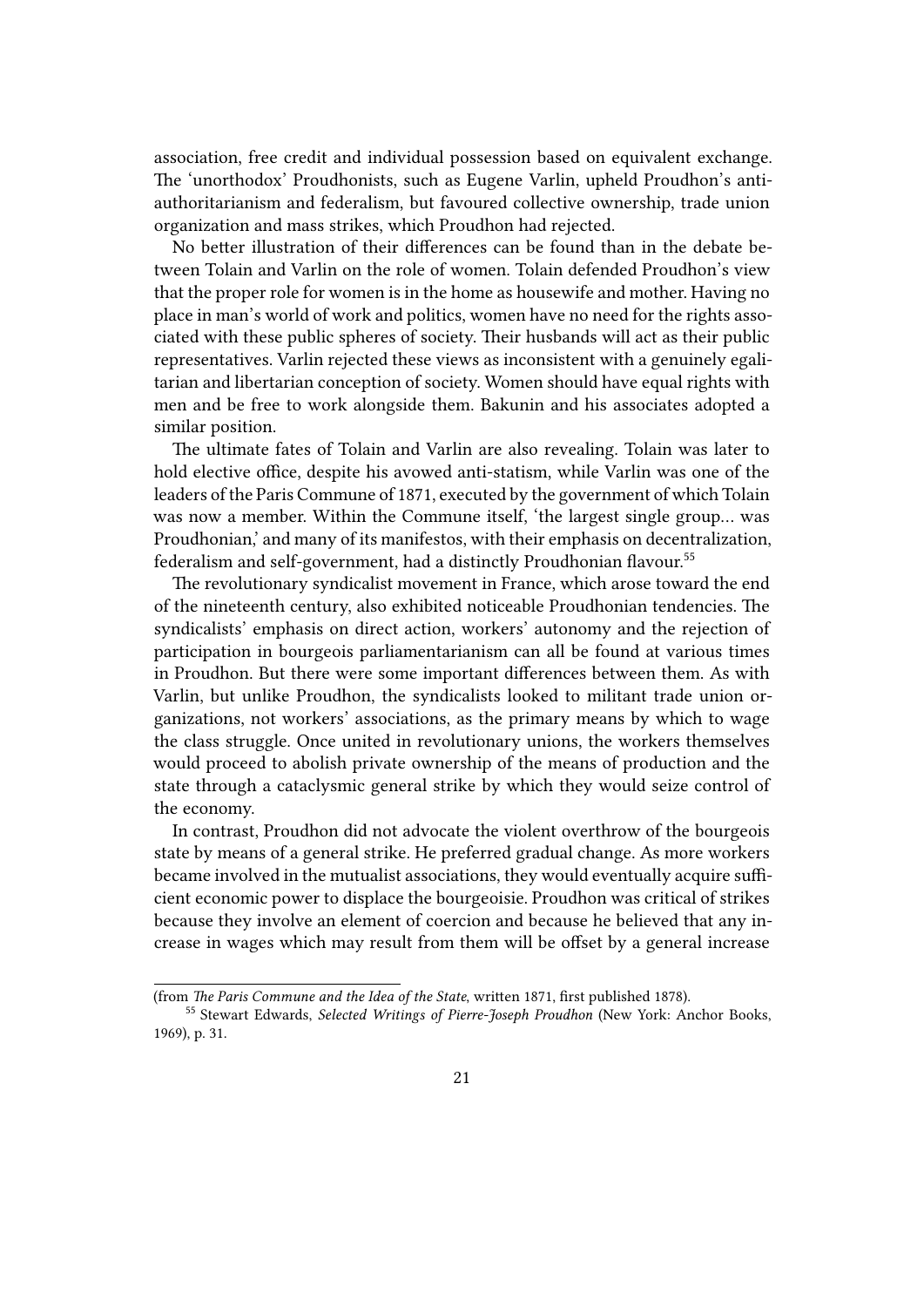in prices. Whether he would have approved of a general strike conceived as 'the decisive step in a continuous process of transformation,' as syndicalist militants such as Fernand Pelloutier conceived it, is a question which cannot be answered.<sup>56</sup>

Proudhon's influence is most often cited with respect to the sometime syndicalist fellow-traveller, Georges Sorel, whose *Reflections on Violence* is mistakenly regarded by some as the definitive syndicalist text.<sup>57</sup> Sorel took Proudhon's views on the heroic nature of violence in pre-capitalist societies and developed them into a theory of revolutionary violence, which Proudhon repudiated.

Although both are often portrayed as contributors to modern irrationalism, and hence precursors of fascism, this view ignores important differences in their thought. Proudhon was critical of modern mass politics precisely because of its irrational nature. He criticized other intellectuals, not for their rationalism, but for their dogmatism, demagoguery and subservience to the status quo. Sorel celebrated irrationalism. His concept of myth as a necessary and salutary force in human affairs and his almost Nietzschean affirmation of the power of the will both stand at odds with Proudhon's sober emphasis on individual reason and rational economic organization.

Proudhon's influence was also felt outside of France. His ideas were introduced into Spain by the Spanish federalist, Pi y Margall, whose success in spreading Proudhonian ideas helped lay the basis for the Spanish anarchist movement. In Russia, Proudhon's ideas were made current by such outstanding personalities as Alexander Herzen, Nicholas Mikhailovsky, Mikhail Bakunin and Leo Tolstoy, who succeeded in imparting to Russian populism and socialism a decidedly libertarian flavour.

But it was to be in the anarchist movement that Proudhon's influence was to be most profound. It was also in the anarchist movement that the contradictions of his thought became most apparent. This is best shown by comparing the careers of his two most important disciples, Benjamin Tucker, the American individualist anarchist, and Mikhail Bakunin, who called Proudhon 'the master of us all.'<sup>58</sup>

Tucker was a strong proponent of free credit and voluntary association. He opposed monopoly capitalism as vigorously as any socialist, but he just as vigorously opposed collective or communal ownership of the means of production. Anarchists such as Johann Most, who advocated a collectivist form of revolutionary socialism similar to that of Bakunin, were accused by Tucker of being closet authoritarians. He opposed the use of violence but favoured competition in the economic sphere. He later attempted to justify his individualist anarchism on the basis of a thorough

<sup>56</sup> Hoffman, *Revolutionary Justice*, p. 344.

<sup>57</sup> Sorel, *Reflections on Violence* (New York: Collier Books, 1961; originally published 1906).

<sup>58</sup> Bakunin, quoted in George Woodcock, ed., *The Anarchist Reader* (Glasgow: Fontana, 1977), p. 378.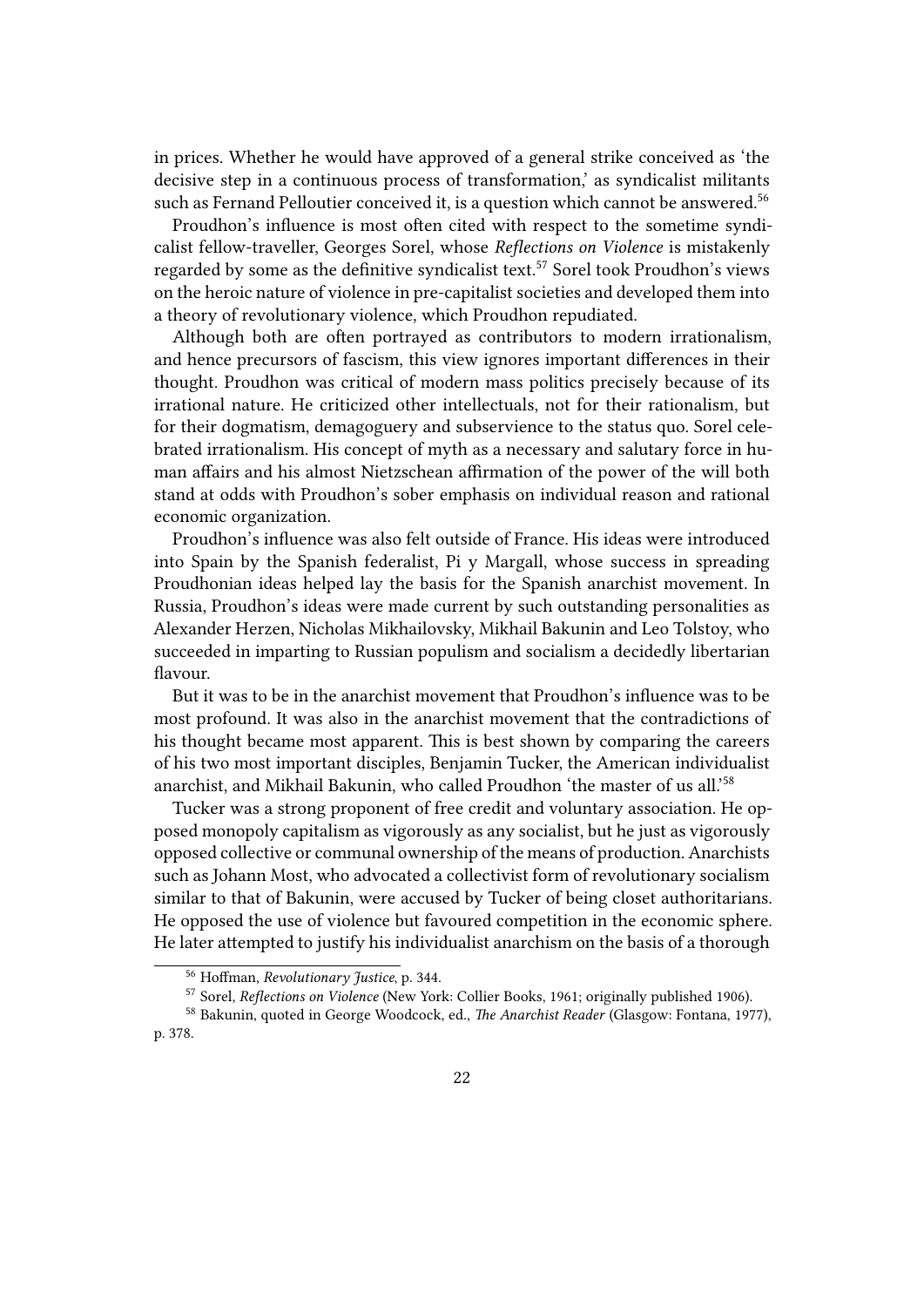going philosophical egoism derived from Max Stirner, a position which would have appalled a moralist like Proudhon. He described his particular brand of anarchism as 'the logical carrying out of the Manchester doctrine, *laissez faire* the universal rule,' and it is not without some justification that he is seen today as a precursor of right-wing libertarianism and anarcho-capitalism.<sup>59</sup>

Bakunin and his associates in the First International advocated class struggle, workers' solidarity, collective ownership and the revolutionary overthrow of capitalism and the state. Bakunin categorically rejected the notion of *laissez faire* while just as firmly supporting voluntary federation and free association. He regarded competition as a thoroughly bourgeois concept inappropriate to a socialist society. He ridiculed the liberal view, shared by Tucker, that society is merely a conglomeration of individuals, emphasizing the historical and social basis of individuality and freedom, which he conceived in a concrete sense, not merely as the absence of coercion. He envisaged the future socialist society as a federation of autonomous, voluntary associations of workers and peasants, organized on both an industrial and communal basis. It should not be surprising that *General Idea of the Revolution* was one of Bakunin's favourite books by Proudhon. Tucker preferred the *System of Economic Contradictions* (the first volume of which he translated and published in 1888).

That both Tucker and Bakunin could claim Proudhon as their own illustrates the inherent ambiguity and elusiveness of his thought. It seems that only Proudhon himself was capable of keeping his often conflicting ideas together in a dynamic but fragile synthesis. With his death, that synthesis broke down into its conflicting parts. Proudhon's vision was so unique, if not idiosyncratic, that only he could maintain that vision in all its integrity, depth and vigour.

Yet it was in the socialist or left wing of the anarchist movement that Proudhon was to have his most lasting influence. Not only Bakunin, but later anarchist thinkers, such as Peter Kropotkin, Gustav Landauer and Rudolf Rocker, were to be influenced by him. Although Kropotkin rejected Proudhon's concept of equivalent exchange, advocating distribution according to need, his doctrine of mutual aid can be seen as a further development of Proudhon's notion of immanent justice.<sup>60</sup>

The anarchist most faithful to Proudhon's vision was the Jewish socialist, Gustav Landauer. Landauer began his political career as a Marxist but, soon disillusioned by the bureaucratic authoritarianism of German social democracy, he gravitated towards anarchism. He went on to develop his own highly distinctive brand of

<sup>59</sup> Tucker, 'State Socialism and Anarchism,' *The Anarchist Reader*, p. 148. For further discussion see David Miller, *Anarchism* (London: Dent, 1984), pp. 30–44.

<sup>60</sup> Kropotkin, *Mutual Aid: A Factor of Evolution* (London: Freedom Press, 1987), originally published 1902. See also his later work, *Ethics* (New York: Dial Press, 1925), especially pp. 268–279, for a discussion of Proudhon's conception of justice.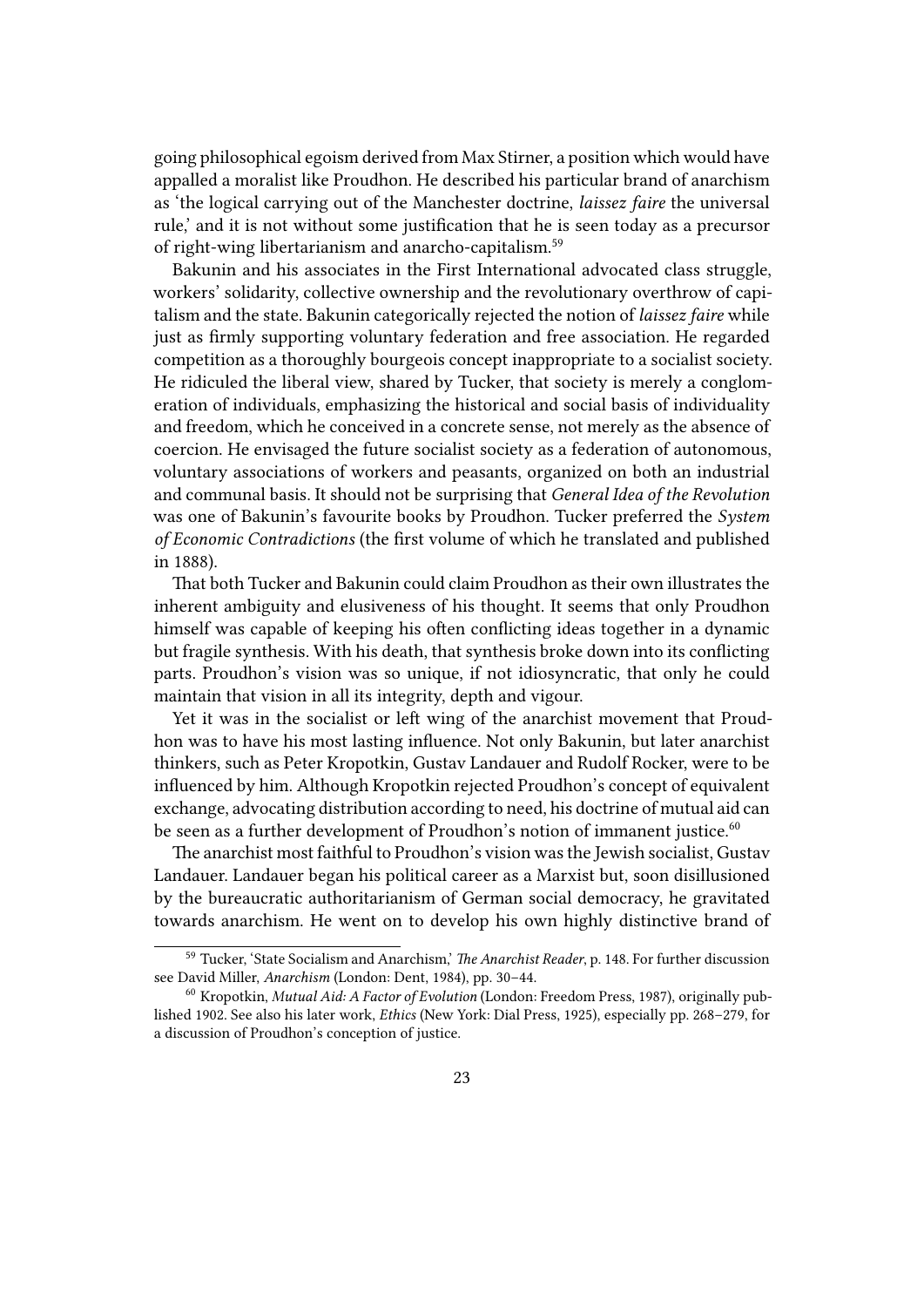communitarian anarchism, and in the process made some valuable reflections on Proudhon:

Karl Marx and his successors thought they could make no worse accusation against the greatest of all socialists, Proudhon, than to call him a petit-bourgeois and petit-peasant socialist, which was neither incorrect nor insulting, since Proudhon showed splendidly to the people of his nation and his time, predominantly small farmers and craftsmen, how they could achieve socialism without waiting for the tidy progress of big capitalism. $61$ 

This perceptive observation provides the key for assessing Proudhon's relevance not only to his own time, but to ours.

As Landauer observed, the socialism advocated by Proudhon in *General Idea of the Revolution* was a socialism directly relevant to the France of Proudhon's day, a predominantly agricultural, crafts-based society with only a small industrial proletariat. Today, particularly in advanced capitalist societies, Proudhon's specific proposals are obviously outdated. It is the spirit of his proposals, not their specific content, which we must consider in assessing his contemporary relevance.

Market socialism is but one of the ideas defended by Proudhon which is both timely and controversial.<sup>62</sup> Many socialists still regard market mechanisms as irrational and unjust, while state socialist societies try to graft elements of a competitive market economy onto their bureaucratic and authoritarian political structures. Proudhon insisted that market mechanisms will only yield beneficial results if accompanied by anti-authoritarian forms of social organization. Proudhon's market socialism is indissolubly linked with his notions of industrial democracy and workers' self-management. It is because this kind of socialism has yet to be achieved that it remains relevant, both as an ideal to work towards and as a critical standard by which to evaluate existing regimes. Proudhon's related critique of Jacobinism also retains its relevance in so far as various elements of the left remain committed to authoritarian political strategies.

Proudhon's mature strategy for revolutionary change may be more appropriate now than in his own day. When modern capitalism and the nation-state were in their earlier stages of development, the more militant strategies of the revolutionary syndicalists had greater appeal and were better able to confront capitalist and state power. But now that that power has been successfully consolidated and trade unions have been incorporated into the structure of the capitalist state, revolutionary syndicalism no longer presents a viable revolutionary alternative. The advantage of Proudhon's mutualism is that it provides immediate benefits to the

<sup>61</sup> Gustav Landauer, *For Socialism* (St Louis: Telos Press, 1978), p. 61 (originally published 1911).

<sup>62</sup> For two recent treatments see Branko Horvat, *The Political Economy of Socialism: A Marxist Social Theory* (Armonk, N.Y.: Sharpe, 1982) and Alec Nove, *The Economics of Feasible Socialism* (London: Allen & Unwin, 1983), as well as Stanley Moore's work, cited in footnote 48.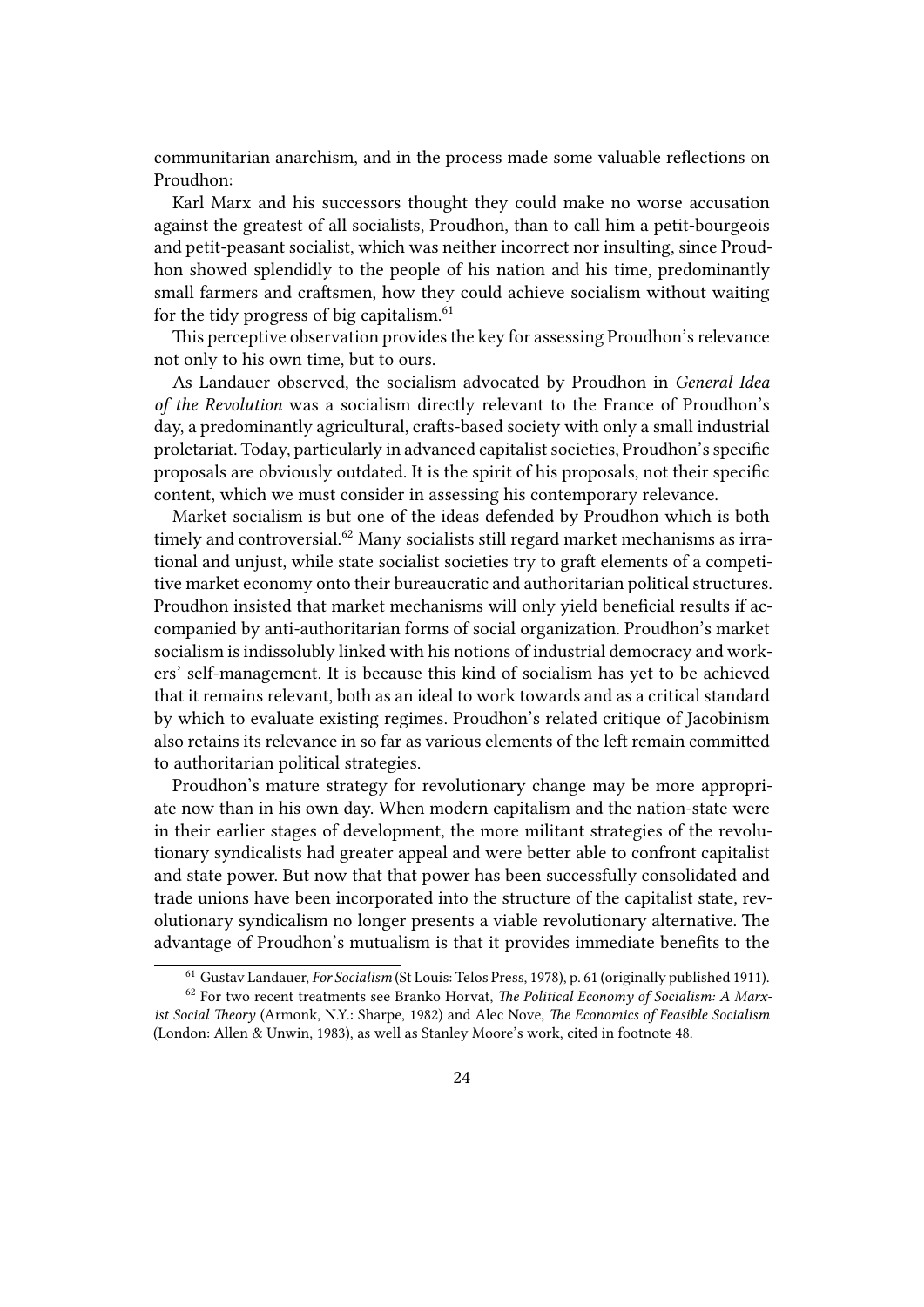workers who associate together into cooperative, democratic organizations while preserving the promise of a new society.

Proudhon's confidence in the economic viability of workers' associations was not without foundation. Although Proudhon's belief that they would eventually displace capitalism might never materialize, cooperative enterprises do have a much higher rate of success in comparison to new capitalist businesses. The Mondragon cooperative system in Spain shows just how successful cooperatives can be. Begun in the 1950s, the system as a whole now has billions of dollars worth of assets and membership in the tens of thousands. Its success is largely due to the fact that it is an integrated system, with producer, consumer, housing, building, educational and service cooperatives, including, most importantly, credit unions.<sup>63</sup> It is just this sort of integrated system which Proudhon had advocated. Proudhon's mutualism, adapted to modern conditions, presents a strategy for gradual change appropriate to societies that are not in revolutionary situations.

Federalism is another of Proudhon's ideas which has maintained its appeal, with the federalist alternative to the conventional nation-state continuing to find its champions and adherents. Advocates of 'human-scale' and 'bioregionalism' naturally gravitate towards a federalist position, if not anarchism.<sup>64</sup> In countries with significant linguistic and cultural divisions, federalism has been suggested as a possible solution. In Canada, for example, George Woodcock, the anarchist historian and biographer of Proudhon, contributed to the national debate on regional separatism by advocating a decentralized federation conceived in Proudhonian terms.<sup>65</sup> The article sparked a spirited debate in which a number of academic commentators attempted to refute Woodcock's views, which were predictably dismissed as naive and utopian.<sup>66</sup>

Contemporary treatments of anarchist figures often conclude with some trite observation that anarchism is a dead letter, despite the worthiness of certain anarchist ideas and proposals. Anarchism is regarded by its critics on both the left and the right as profoundly incapable of dealing with the many problems now confronting the globe, such as poverty, environmental degradation, war, inequality and starvation. But before reaching such a conclusion, one must consider the extent to which existing power structures are themselves responsible for creating or exacerbating these problems. If, as John P. Clark argues, the 'prevailing world

<sup>63</sup> See C. George Benello, 'The Challenge of Mondragon,' *Black Rose*, no. 12, Winter 86/87, pp. 24–34.

<sup>64</sup> See the work of Kirkpatrick Sale, *Human Scale* (London: Secker & Warburg, 1980) and *Dwellers in the Land: The Bioregional Vision* (San Francisco: Sierra Club Books, 1985).

<sup>65</sup> George Woodcock, 'Up the Anti-Nation,' *The Rejection of Politics* (Toronto: New Press, 1972).

<sup>66</sup> See the April 1972 issue of *Canadian Forum* magazine, reprinted as *National or Local Control: Responses to George Woodcock* (Toronto: New Press, 1973).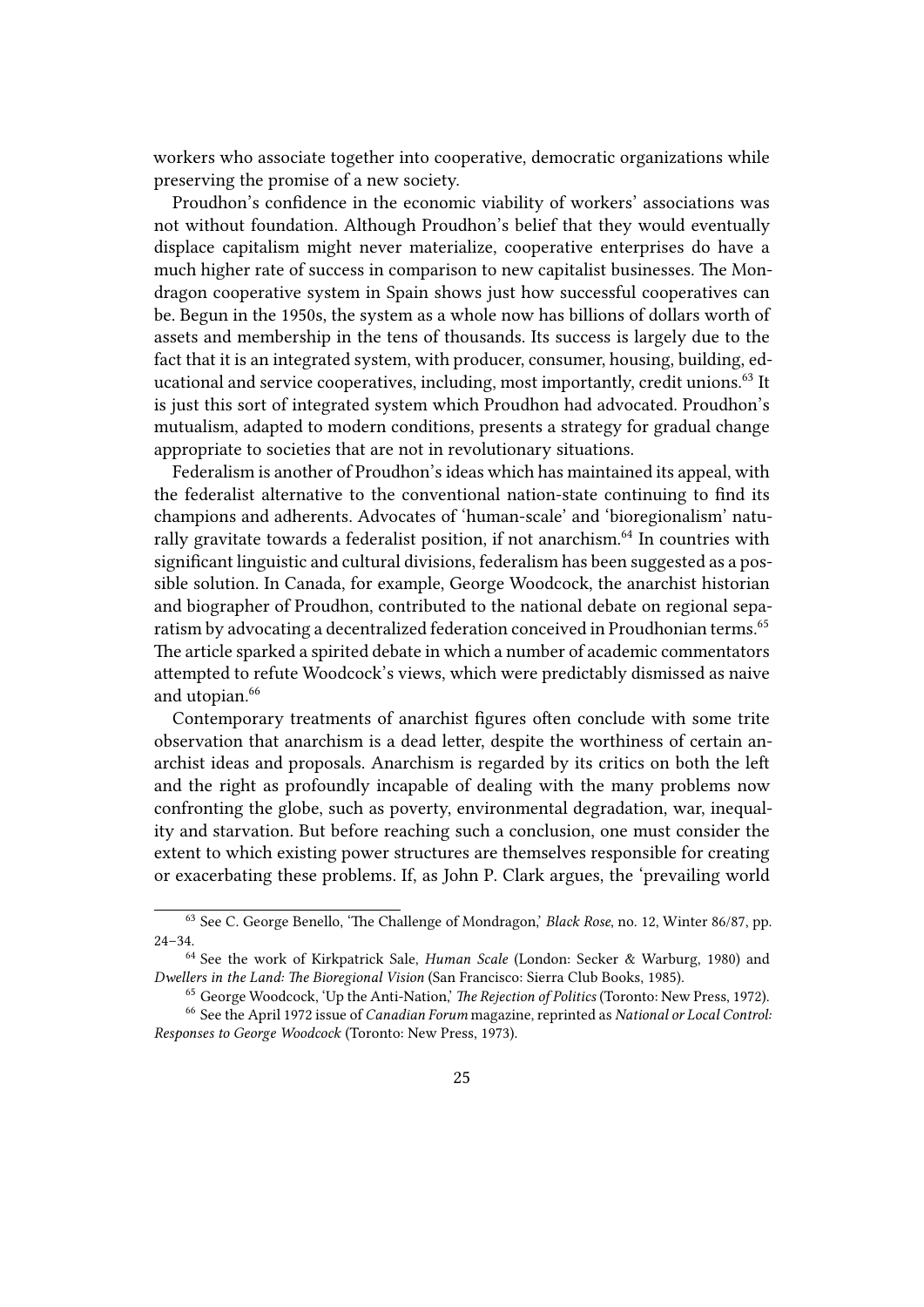systems… with their deep commitment to… industrialization, high technology, centralism, urbanization, and the state, have been instrumental in creating the social atomization and ecological imbalance which are at the core' of existing problems, then the only alternative is a vision which rejects these central tenets of the dominant ideologies of power.<sup>67</sup>

That vision is anarchism, not exactly as Proudhon conceived it, but modified and expanded into a total critique of all forms of hierarchy and domination, a critique which rejects certain elements of Proudhon's own thought, such as his patriarchalism. Thus, it is the general idea of Proudhon's revolution, as it were, and not his specific proposals and criticisms, which remains relevant today.

<sup>67</sup> John P. Clark, 'Anarchism and the Present World Crisis,' *The Anarchist Moment: Reflections on Culture, Nature and Power* (Montreal: Black Rose Books, 1984), pp. 141–142.